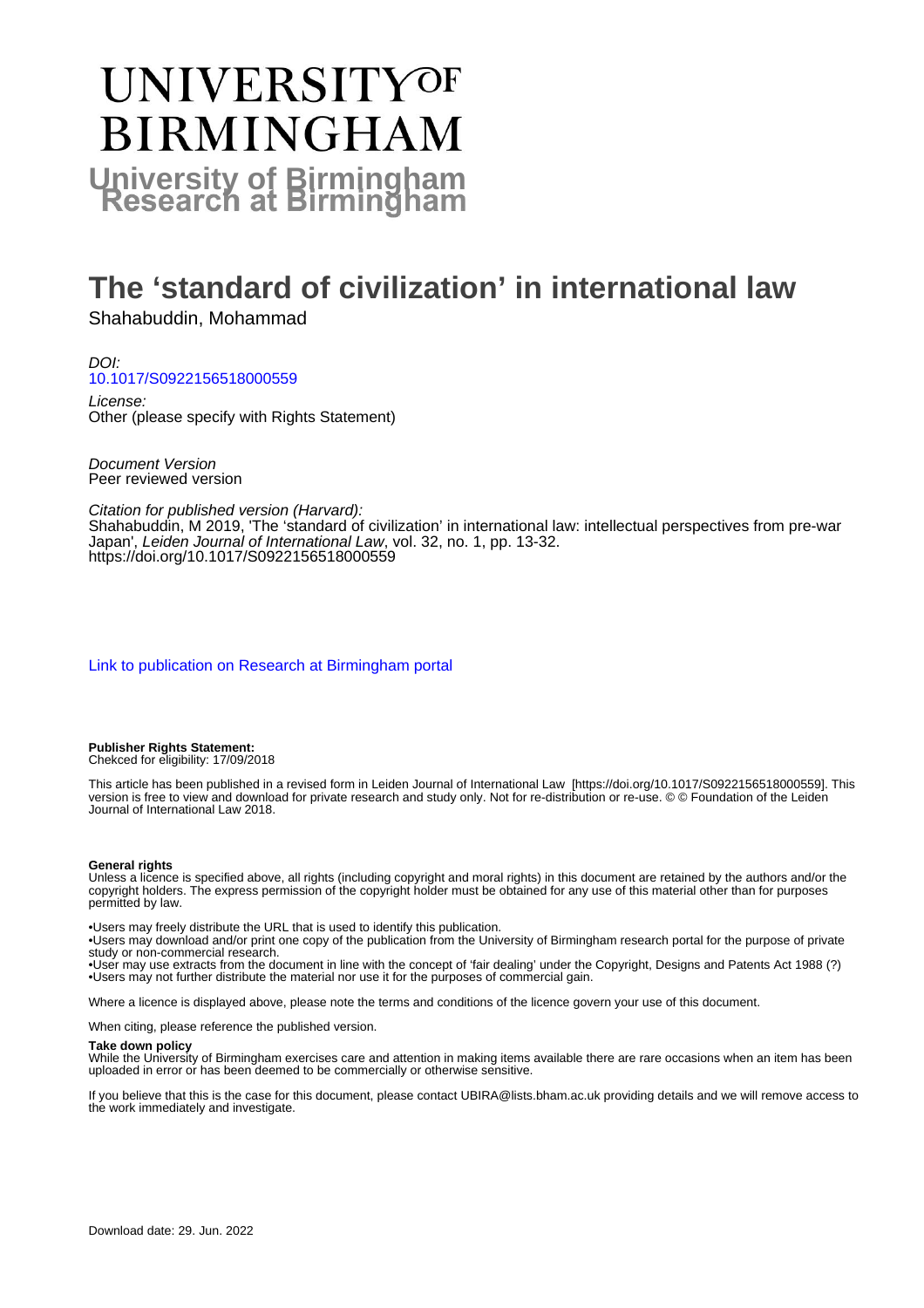## *The 'Standard of Civilization' in International Law: Intellectual Perspectives from Pre-War Japan*

*Mohammad Shahabuddin*

### **Abstract**

This paper establishes the normative connection between Japan's responses to regional hegemonic order prior to the nineteenth century and its subsequent engagement with the European standard of civilization. I argue that the Japanese understanding of the 'standard of civilization' in the nineteenth century was informed by the historical pattern of its responses to hegemony and the discourse on cultural superiority in the Far East that shifted from Sinocentrism to the unbroken Imperial lineage to the national-spirit. Although Japanese scholars accepted and engaged with the European standard of civilization after the forced opening up of Japan to the Western world in the midnineteenth century, they did so for instrumental purposes and soon translated 'civilization' into a language of imperialism to reassert supremacy in the region. Through intellectual historiography, this narrative contextualizes Japan's engagement with the European standard of civilization, and offers an analytical framework not only to go beyond Eurocentrism but also to identify various other loci of hegemony, which are connected through the same language of power.

#### **Key words**

**.** 

History and theory of international law, standard of civilization; imperialism; Eurocentrism; Far East

Earlier versions of this article have been presented before the European Society of International Law, International Law Association, Harvard Law School's Institute for Global Law and Policy (IGLP), Colombian Association of International Law, and in numerous Japanese institutions. I am thankful to the participants of these events for their valuable comments and insights. I am in particular indebted to colleagues in Japan who not only raised challenging questions but also offered very useful guidance. I must especially mention some of them for their extraordinary support: Professor Hajime Yamamoto, Professor Ichiro Araki, Professor Hyuck-Soo Yoo, Professor Satoshi Kodera, and Dr Tomoko Kakee. I am also thankful to Professor Antony Anghie, Professor Matthew Craven, Professor Fiona de Londras, Professor Tsachi Karen-Paz, and editors and anonymous reviewers of *LJIL* for their important thoughts and comments. All errors are of course mine. Necessary research visits to Japan for this project were supported by the Japan Foundation Fellowship in 2016 and visiting professorship at Keio Law School in 2016 and at Yokohama National University during 2013-2014. I am thankful to these institutions. However, views expressed in this article do not necessarily represent the views of these institutions.

<sup>&</sup>lt;sup> $\perp$ </sup> The scope of research for this article is limited to the extent that I have extensively relied on various secondary sources or translations of Japanese language primary texts. However, due care has been taken to ensure the authenticity and accuracy of all translations used in this article.

<sup>\*\*</sup> Reader in International Law & Human Rights, Birmingham Law School, University of Birmingham [m.shahabuddin@bham.ac.uk]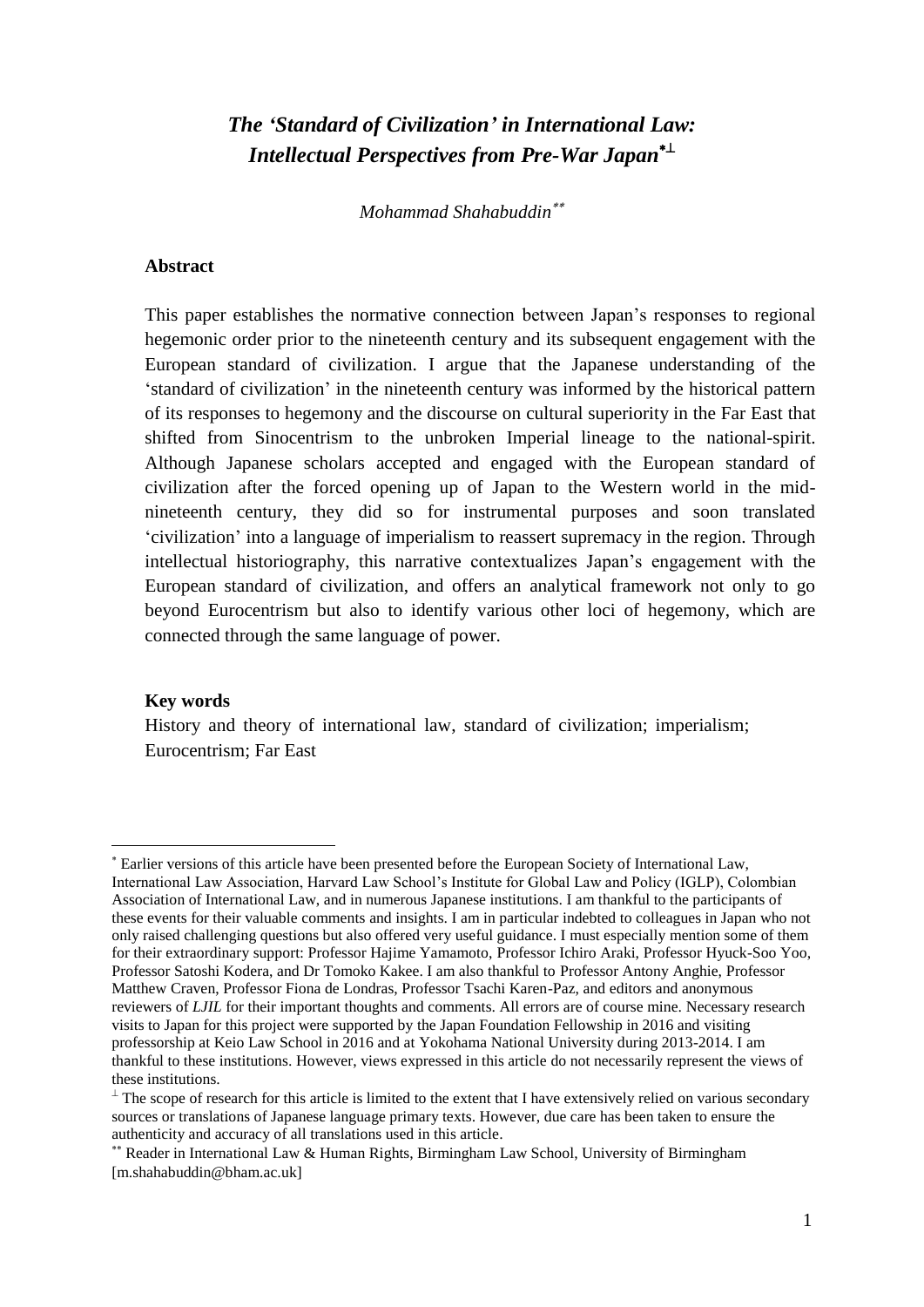*While the facts of the past are – to the degree that we can be objective about them – independent of our subjective preferences, the names and labels under which we organize these facts and plot our narratives cannot claim such objectivity. They are indicative of the judgments we make. ... Such judgments are inescapable in writing history.*<sup>1</sup>

## **1. INTRODUCTION**

1

The standard history of the modernization of Japan and its ensuing semi-civilized status starts with the gunships of Commodore Matthew Perry, who was sent to Japan in 1853 by US President Millard Fillmore with a view to compelling Japan to open diplomatic relations between the two countries.<sup>2</sup> Perry secured the Treaty of Peace and Amity<sup>3</sup> in the same year without in fact using his cannons, paving the diplomatic way for US Consul General Townsend Harris to visit Japan in 1856. After a difficult negotiation, Harris concluded the Treaty of Commerce and Navigation with clauses on extraterritoriality, unilateral mostfavoured-nation treatment and restrictions on tariff autonomy. These treaties would become known as 'unequal treaties'. In his negotiations, Harris frequently supported his demands with reference to various provisions of the law of nations; his Japanese counterparts hardly knew what he was referring to.<sup>4</sup> It is, therefore, no surprise that any history of international law in Japan begins with these nineteenth-century European encounters. Although there is thick literature on the 'pre-modern' international order in the Far East,<sup>5</sup> the normative connection between Japan's various responses to this order, on the one hand, and its engagement with the

<sup>1</sup> D. Chakrabarty, 'The Muddle of Modernity', 116 *The American Historical Review*, no. 3 (2011) at 672. 2 See, for example, S. Kuriyama, 'Historical Aspects of the Progress of International Law in Japan', 1 *Japan Annual of International Law* (1957), at 1.

<sup>3</sup> Ibid., at 1. This treaty was soon followed by similar treaties with Britain in 1854, and Russia in 1855.

<sup>4</sup> M. E. Cosenza (ed.), *The Complete Journal of Townsend Harris* (1930), at 507-513.

<sup>&</sup>lt;sup>5</sup> See, for example, Y. Onuma, 'When Was the Law of International Society Born? An Inquiry of the History of International Law from an Intercivilizational Perspective', 2 *Journal of the History of International Law* (2000), at 1–66; Y. Onuma, *A Transcivilizational Perspective on International Law: Questioning Prevalent Cognitive Frameworks in the Emerging Multi-polar and Multi-civilizational World of the Twenty-first Century* (2010); S. Yamauchi, 'Civilization and International Law in Japan during the Meiji Era (1868-1912)', 24 *Hitotsubashi Journal of Law and Politics*, no. 2 (1996), at 1-25; M. Yanagihara, 'Introduction: The Role of Prominent Jurists in Japan's Engagement with International Law, 1853–1945', 56 *Japanese Yearbook of International Law* (2013), at 95-121; M. Yanagihara, 'Japan's Engagement with and Use of International Law, 1853–1945', in H. Steiger and T. Marauhn (eds), *Universality and Continuity in International Law* (2011), at 447-470; M. Yanagihara, 'Japan', in B. Fassbender and A. Peters (eds), *The Oxford Handbook of the History of International Law* (2012), at 475-499; K. Akashi, 'Japan-Europe', in B. Fassbender and A. Peters *The Oxford Handbook of the History of International Law* (2012), at 724-743; K. Akashi, 'Japanese "Acceptance" of the European Law of Nations: A Brief History of International Law in Japan c. 1853–1900', in M. Stolleis and M. Yanagihara (eds), *East Asian and European Perspectives on International Law* (2004), at 1-21; S. Kuriyama, 'Historical Aspects of the Progress of International Law in Japan', 1 *Japan Annual of International Law* (1957), at 1-5; T. Kanae, 'Japan's Early Practice of International Law in Fixing Its Territorial Limits', 22 *Japanese Annual of International Law* (1978), at 1-20; H. Lam, 'Learning the New Law, Envisioning the New World: Meiji Japan's Reading of Henry Wheaton', 56 *Japanese Yearbook of International Law* (2013), at 4-36; H. Otsuka, 'Japan's Early Encounter with the Concept of the "Law of Nations"', 13 *Japanese Annual of International Law* (1969), at 35-65; F. Ito, 'One Hundred Years of International Law Studies in Japan', 13 *Japanese Annual of International Law* (1969), at 19-34; K. Lee, 'The 'Reception' of European International Law in China, Japan and Korea: A Comparative and Critical Perspective', in H. Steiger and T. Marauhn (eds), *Universality and Continuity in International Law* (2011), at 419-446.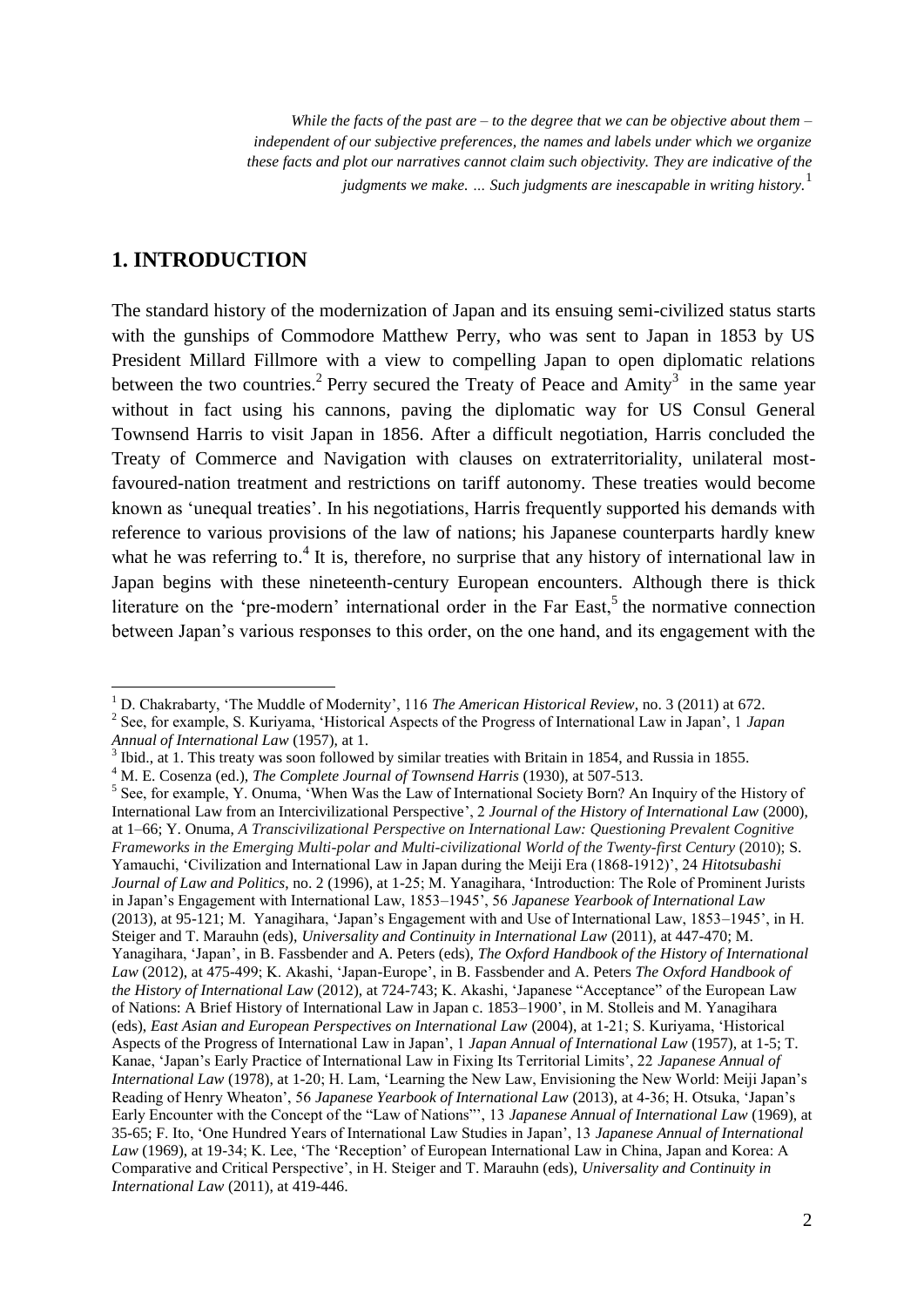nineteenth-century European notion of the standard of civilization, on the other, is not adequately spelled out.

This paper addresses this gap. I demonstrate that what appears as a straightforward application of European international law and the standard of civilization in Japan's latenineteenth century imperial projects was in fact shaped by a long-standing process of Japan's historical engagement with a system of cultural hierarchy in the regional order. The Japanese understanding of the standard of civilization in the nineteenth century was informed by the historical pattern of its responses to hegemony and the discourse on cultural superiority in the Far East that shifted from Sinocentrism to Japan's uniquely unbroken Imperial lineage to the notion of national-spirit (*kokutai*). Although Japanese scholars accepted and engaged with the European standard of civilization after the forced opening up of Japan to the Western world in the mid-nineteenth century, they did so for instrumental purposes and translated 'civilization' into a language of imperialism to reassert supremacy in the region.

The notion of 'civilization' adopted different meanings at different junctures of history.<sup>6</sup> Given that 'civilization', as a political language of power, has always been external to the ordinary ways of living in any society and, therefore, an elite construction, here I refrain from venturing into depicting any 'true meaning' of civilization.<sup>7</sup> Instead, my argument is that the Japanese discourse on cultural superiority historically engaged with dominant ideologies and deconstructed them to assert Japanese superiority – practices that date back to long before the European encounters in the nineteenth century.

Therefore, to properly appreciate Japan's emergence as an imperial power in the Far Eastern regional order, its military aggression in successive World Wars, and the role of international law in such imperial projects – all using the European language of the standard of civilization,<sup>8</sup> it is imperative to understand Japan's pre-modern engagements and responses to various hegemonic orders defined by the notion of cultural superiority. This is neither to claim any causal or linear relationship between various pre-war Japanese ideologies and Japan's late-nineteenth and early-twentieth century imperialism, nor to argue that Japan's imperialism vis-à-vis its Asian neighbours was the product of any particular aspect of Japanese culture. Instead, this paper highlights the structure within which Japan constantly engaged with, challenged, and deconstructed the dominant ideas in various pre-war epochs and the way such engagements offer a useful framework to understand Japan's encounter with the nineteenth-century European notion of the standard of civilization.

This contextualization of Japanese encounter with the European notion of the standard of civilization, thus, offers an analytical framework not only to go beyond Eurocentrism in critiquing international law and its imperial projects but also to identify various other systems of hegemony and the way they engaged with European imperialism. The dynamic process of

<sup>&</sup>lt;sup>6</sup> For a detailed discussion on the evolution of the concept of 'civilization', see L. O. Tarazona, 'The Civilized and the Uncivilized', in B. Fassbender and A. Peters (eds), *The Oxford Handbook of the History of International Law* (2012), at 917-942.

<sup>7</sup> Cf. G. W. Gong, *The Standard of 'Civilization' in International Society* (1984); Schwarzenberger, 'The Standard of Civilization in International Law', 17 *Current Legal Problems* (1955), at 212-34. See also, Duara, 'The Discourse of Civilisation and Pan-Asianism', 12 *Journal of World History*, no. 1 (2001), at 99.

<sup>8</sup> Note that during the interwar period, Japanese foreign policies gradually moved towards pan-Asianism (*Asiashugi*), but the underlying notion of 'civilizing mission' continued to justify Japan's leadership role in Asia.

<sup>9</sup> Although such connections are commonly made. See, for example, M. Maruyama, *Thought and Behaviour in Modern Japanese Politics*, ed. and trans. I. Morris (1969 [1963]).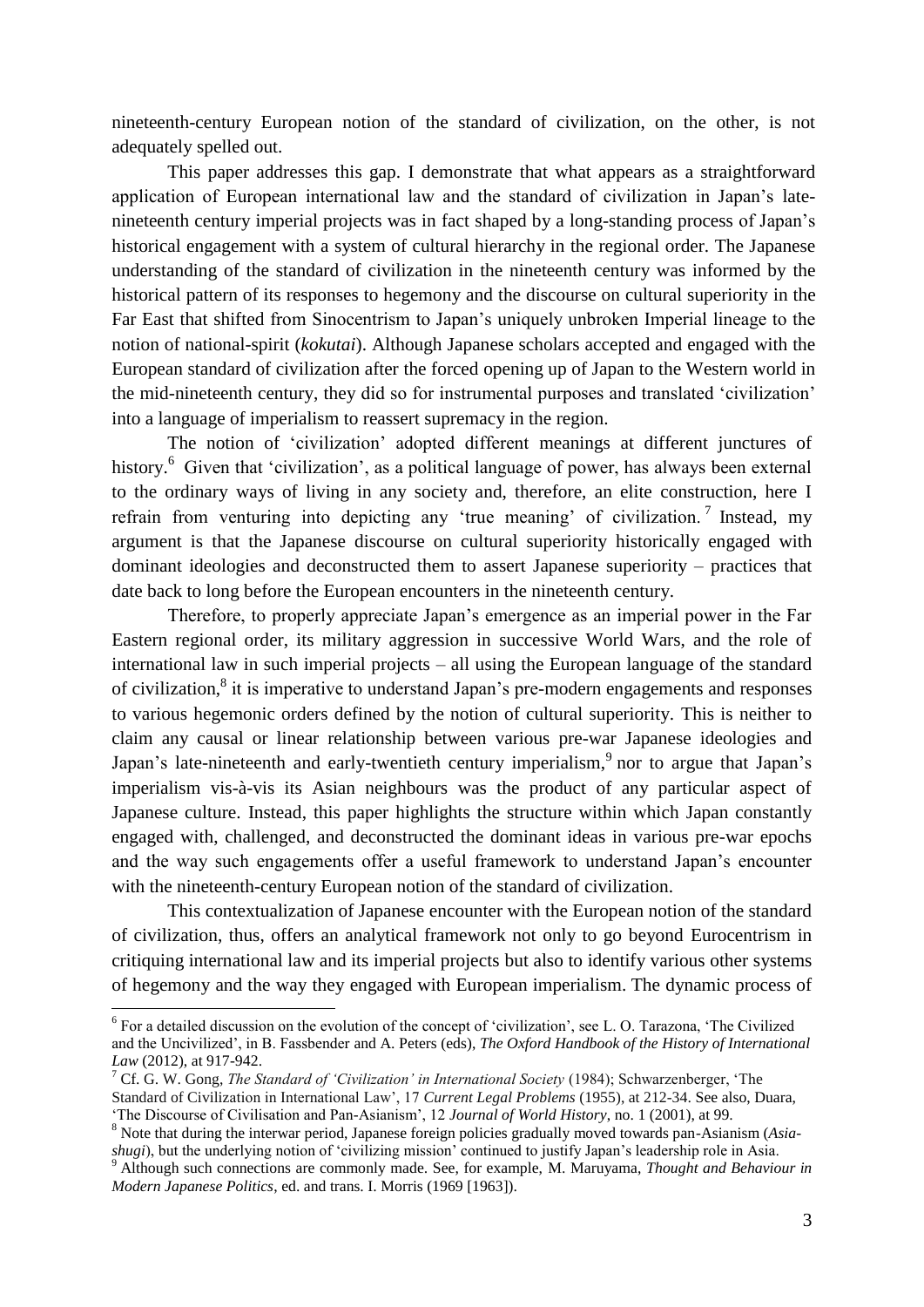crafting new norms of domination as 'civilization' in the regional hegemonic order is also highlighted in the process. Far from being blotted out by the European standard of civilization imposed through colonization or imperialism, the regional hegemonic systems continued to translate the notion of 'civilization' into local contexts, for the same imperial purposes. In this sense, the narrative of the standard of civilization in international law from Japanese intellectual perspectives offers a framework for further research into other precolonial regional orders to examine ways in which the structures of those orders inform present-day regional asymmetric power relations. Here lies the general normative relevance of this project beyond the specific context of Japan.

## **2. JAPAN'S NORMATIVE RESPONSE TO ASYMMETRIC POWER RELATIONS: HISTORICAL BACKGROUND**

#### **2.1. Engagements with the Middle Kingdom**

In Confucian philosophy, the ruler is the only son of heaven, with heaven's mandate to lead the people of the world, and the centre of civilization for all humanity.<sup>10</sup> Rulers throughout the world must therefore obey the Chinese emperor.<sup>11</sup> However, given that the emperor's influence in reality had certain geographical limits, people outside the sphere of such influence were known as 'barbarians' (*yidi* in Chinese or *iteki* in Japanese) in contrast to the 'central flowering' (*zhonghwa* in Chinese or *chuuka* in Japanese) of Chinese culture.<sup>12</sup> As Yasuaki Onuma demonstrates, there was no question of equality between the emperor and other rulers: all relations were subject to rules, customs and rituals set by the Middle Kingdom, not to treaties between the parties.  $13$  Rulers in other jurisdictions could not designate themselves as emperor, though some did so domestically.<sup>14</sup>

Confucianism was introduced to Japan in the fifth century<sup>15</sup> and with it came the Sinocentric tribute system.<sup>16</sup> China – the home of Confucianism – was seen as not only far more powerful than Japan but also superior in the realm of thought and institutions, which were therefore imported to Japan.<sup>17</sup> Their shared history went back further: the Chinese dynastic history Wei Zhi (ca. 297), had a discussion on the 'Wa people' (the Japanese) in the section 'Dongyi zhuan' ('Accounts of the Eastern Barbarians').<sup>18</sup> Successive rulers of Japan,

 $\overline{a}$ 

<sup>10</sup> H. Watanabe, *A History of Japanese Political Thought 1600 –1901*, trans. David Noble (2012 [2010]), at 24. <sup>11</sup> Onuma, *supra* note 5, at 12. See also, Masaharu Yanagihara, 'Japan', in B. Fassbender and A. Peters (eds),

*The Oxford Handbook of the History of International Law* (2012), at 476-477.

<sup>12</sup> Watanabe, *supra* note 10, at 25.

<sup>13</sup> Onuma, *supra* note 5, at 12.

<sup>&</sup>lt;sup>14</sup> Ibid., at 17.

<sup>15</sup> W. Zhang, *Fukuzawa Yukichi: The Pioneer of East Asia's Westernization with Ancient Confucianism* (2010), at 26.

<sup>&</sup>lt;sup>16</sup> Onuma, "Japanese International Law" in the Pre-war period – Perspectives on the Teaching and Research of International Law in Pre-war Japan', 29 *The Japanese Annual of International Law* (1986), at 23-24. <sup>17</sup> Ibid., at 24.

<sup>&</sup>lt;sup>18</sup> R. Tsunoda and L. C. Goodrich, trans. 'History of the Kingdom of Wei (Wei zhi) ca. 297 C.E.', in W. T. de Barry, D. Keene, G. Tanabe and P. Varley (eds), *Sources of Japanese Tradition*, 2nd edn, vol. I (2001), at 6-8.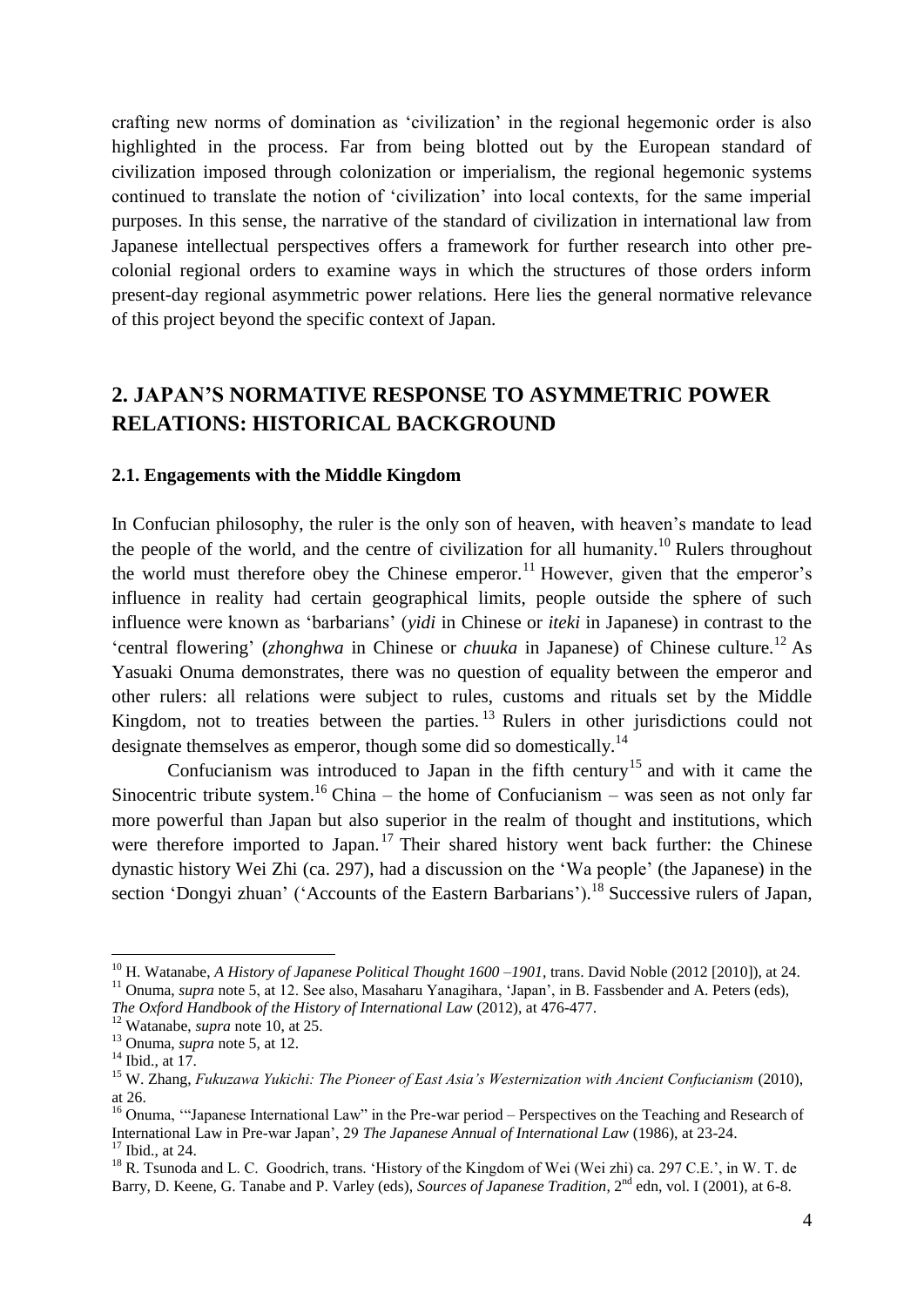appointed by the Chinese ruler, paid tribute to China in order to strengthen and sanctify their authority.<sup>19</sup> Contemporary Japanese scholars accepted this subordinate position as a crude, if uncomfortable, reality. Satoo Naokata (1650–1719) wrote: 'Perhaps the appellation of barbarian is not one to be welcomed with pride or joy, but if one is born in a barbarian land, there is little that can be done.<sup> $20$ </sup>

Nevertheless, in the seventh century, Japanese rulers began to challenge the notion of Chinese superiority, albeit for domestic political convenience. An official letter from the Japanese government to the Chinese Emperor Yang-ti of the Sui dynasty addressed him as 'the Son of Heaven (*tianzi*) of the country where the sun sets' while referring to the Japanese emperor as 'the Son of Heaven of the country where the sun rises'.<sup>21</sup> As Masaharu Yanagihara notes, this letter angered the Chinese emperor, who by custom should be the only Son of Heaven.<sup>22</sup> Also, from the seventh century onward, Japanese rulers refused to be appointed by the Chinese emperor. When Yoshimitsu Ashikaga was appointed monarch of Japan by the Chinese emperor, the matter was seen rather as an exception; political and intellectual elites criticized Ashikaga as being too submissive to China.<sup>23</sup>

The formal relationship between China and Japan ended in the middle of the sixteenth century when Japan demanded equal status in diplomatic relations and China, viewing the rest of the world as subordinate, refused. $^{24}$  Japan did, though, accept Confucianism as the normative framework for its relations with other neighbouring countries, because it perfectly paved the way for Japan to make similar claims against them.<sup>25</sup> This 'small-Sinocentrism' initially developed between 502 and  $600<sup>26</sup>$  As Kinji Akashi notes, a king of Wa invaded and conquered the northern and southern parts of Japan during this period and subordinated the local people there to the Wa people, so that 'the king of Wa let himself be at the conceptual center of the Japanese styled Sinocentric order'.<sup>27</sup> Similarly, Japan claimed superiority over Korea, premised on Japan's equality with China and Korea's tributary position with respect to China.<sup>28</sup> Korean authorities never recognized the Japanese claim of superiority, demanding at least equal treatment in diplomatic relations.<sup>29</sup>

Another peripheral entity of the Sinocentric system was the Ryukyu Kingdom, the present-day Okinawa prefecture.<sup>30</sup> Japan developed an active trade relationship with Ryukyu in the early fifteenth century, and the King of Ryukyu occasionally sent gifts to the Ashikaga

See also, R. Tsunoda and L. C. Goodrich, *Japan in the Chinese Dynastic Histories: Later Han through Ming Dynasties* (1851).

<sup>19</sup> Onuma, *supra* note 16, at 24.

<sup>20</sup> Satoo Naokata, *Chuugoku ronshuu*, quoted in Watanabe, *supra* note 10, at 279.

<sup>21</sup> See, Onuma, *supra* note 5, at 13. Also, Yanagihara, *supra* note 14, at 475.

<sup>22</sup> Yanagihara, *supra* note 11, at 475.

<sup>23</sup> Onuma, *supra* note 16, at 24, 26.

<sup>24</sup> Ibid., at 24.

<sup>25</sup> Ibid., at 26.

<sup>26</sup> See, K. Akashi, 'Japan-Europe', in B. Fassbender and A. Peters (eds), *The Oxford Handbook of the History of International Law* (2012), at 727.

 $27$  Ibid.

<sup>28</sup> Onuma, *supra* note 16, at 24-25.

 $29$  Ibid., at 25.

<sup>30</sup> For a debate on whether Ryukyu should be treated as an *ikoku* (foreign land) or *iiki* (fringe land but not a domestic area) from Japanese perspectives, see Yanagihara, *supra* note 11, at 479-480.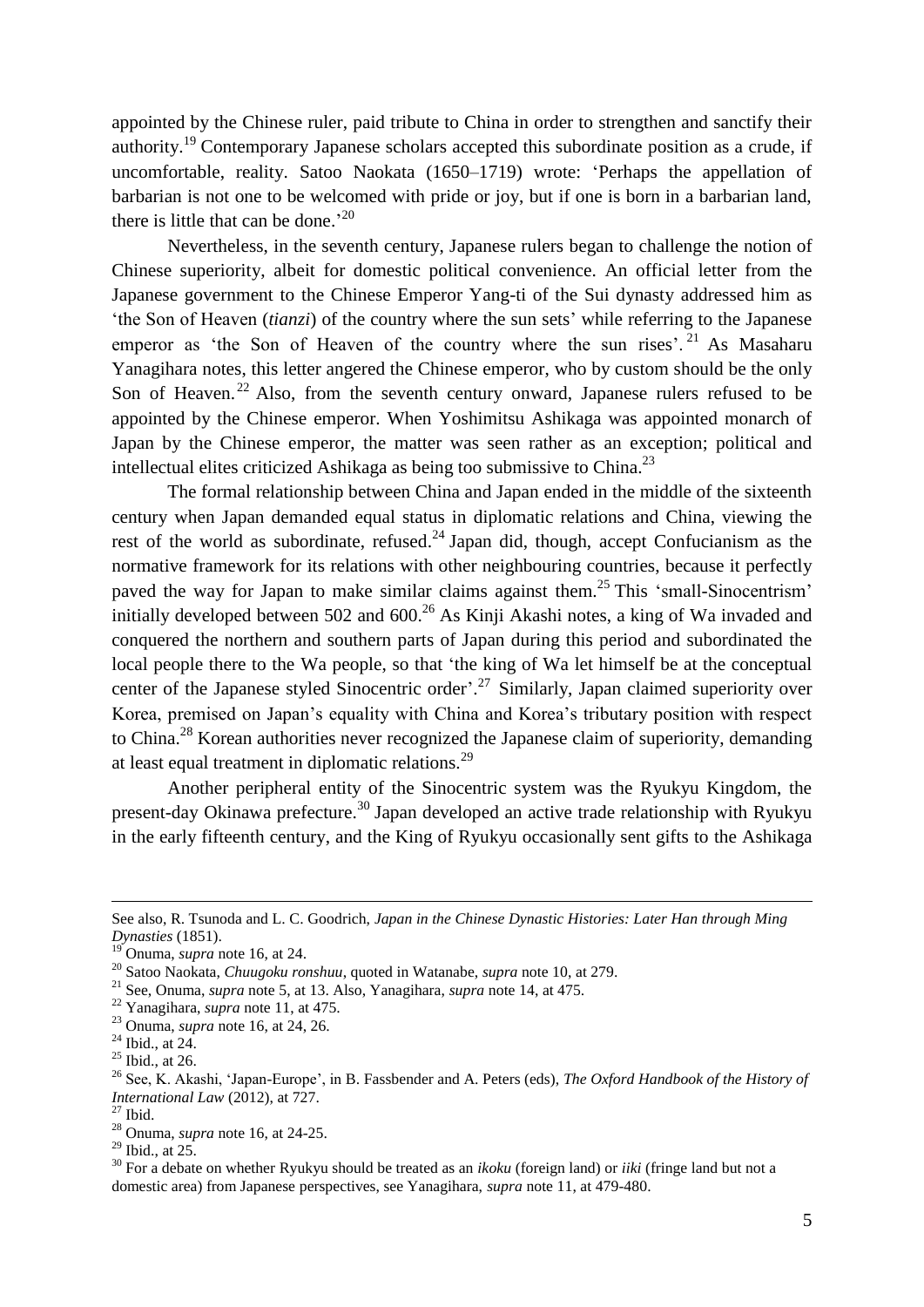Shogun, who considered these gifts tribute. $31$  As Ashikaga's power declined and a bloody civil war ensued, Ryukyu missions to the Shogunate ended. When Hideyoshi Toyotomi reunified the nation, the Ryukyuan king congratulated him but ignored his order to join the Japanese military campaign against Korea.<sup>32</sup> The Shimazu family, the local feudal lord of the Satsuma clan in southern Kyushu who controlled Japan's trade relations with Ryukyu and Korea, took advantage of the disobedience to take military measures against Ryukyu.<sup>33</sup> With the authorization of the succeeding Tokugawa Shogunate in 1609, the Satsuma clan dispatched troops to Okinawa. The king surrendered, swore allegiance to the Lord of Satsuma, and accepted Satsuma's control over the Ryukyuan economy.<sup>34</sup> To avoid direct confrontation with China, Japan officially kept Ryukyu independent, but in practice successive kings of Ryukyu were 'allowed to rule their state only in accordance with Satsuma's direction and under the strict supervision of its inspectors'.<sup>35</sup>

Despite the practical relevance of Confucianism, Tokugawa rulers saw its demand for morality-based rule as a potential threat to their entire social and political order, which was based on hereditary status and military might.<sup>36</sup> As Ekiken Kaibara wrote, '[i]f one adopted the Chinese way, it would be difficult to conduct warfare in the Japanese manner. Japan is a martial nation; it would be impossible to triumph here following the undissembling and soft customs of the Chinese, for those are not the customs of Japan.<sup>37</sup> Many scholars in the early eighteenth century agreed, believing that the samurai have the way of the samurai, which is appropriate for Japan. The Way of the sages of a foreign land, i.e., China, would not be.<sup>38</sup>

Although some Japanese Confucians, such as Nakae Tooju (1608–48), Itoo Jinsai (1627–1705), and Ogyuu Sorai (1666–1728), attempted to reconcile Confucianism with Japanese military custom, $39$  a more fundamental claim came from the military affairs scholar Yamaga Sokoo (1622–85), who argued that the real world and scholarship are two different things: the purpose of the 'sacred teachings' was to 'enable samurai and their leaders to learn the patterns of behaviour and skills needed in their daily life as warriors, so that they could achieve victory and success'. <sup>40</sup> Excelling in martial arts is the *raison d'état* for practising Confucianism; by implication, 'a warrior would have mastered the "sacred teaching" if he

<sup>31</sup> T. Kanae, 'Japan's Early Practice of International Law in Fixing Its Territorial Limits', 22 *The Japanese Annual of International Law* (1978), at 13. See also, Akashi, *supra* note 26, at 727-728.  $32$  Ibid.

<sup>33</sup> R. I. Hellyer, *Defining Engagement: Japan and Global Contexts, 1640-1868* (2009), at 1.

<sup>34</sup> Kanae, *supra* note 31, at 13.

<sup>&</sup>lt;sup>35</sup> Ibid. However, Yanagihara notes that the status of Ryukyu in relation to Tokugawa Japan remains an unresolved issue among Japanese historians. See, Yanagihara, *supra* note 11, at 482-483.

<sup>36</sup> Watanabe, *supra* note 10, at 86-88. See also, Zhang, *supra* note 15, at 27.

<sup>37</sup> Ekiken Kaibara, *Bukun* (Military Lessons), 1716, quoted in Watanabe, *supra* note 10, at 89. Kaibara died in 1714 and *Bukun* was published posthumously by his disciple Takeda Shunan (1661-1745).

<sup>&</sup>lt;sup>38</sup> For example, the military scholar Tsugaru Koodoo (1682–1729) openly advocated 'military rule' as opposed to the 'moral rule' of the Confucians, arguing that foreign lands are ruled by 'cultural virtues', while Japan, because of its topography and the character of its soil and water, is ruled by 'military virtues'. See, Tsugaru Koodoo, *Buji teiyoo*, cited in Watanabe, *supra* note 10, at 96. Others rejected the relevance and utility of archaic, foreign teachings to Japanese governance. Matsudaira Nobutsuna (1596–1662), for example, suggested ignoring classic Confucian texts in favour of the stratagems of Tokugawa Leyasu (Gongen-sama) and of men who know the laws handed down by the Tokugawa regime. See, Ooshima Toyonaga, *Nobutsuna ki*, cited in Watanabe, *supra* note 10, at 79.

<sup>39</sup> For a detailed account, see, Watanabe, *supra* note 10 at 89-90, 103, 106-118, 125, 161-164. See also, Zhang, *supra* note 15, at 26-28.

<sup>40</sup> Yamaga Sokoo, *Haisho zanpitsu*, cited in Watanabe, *supra* note 10, at 90.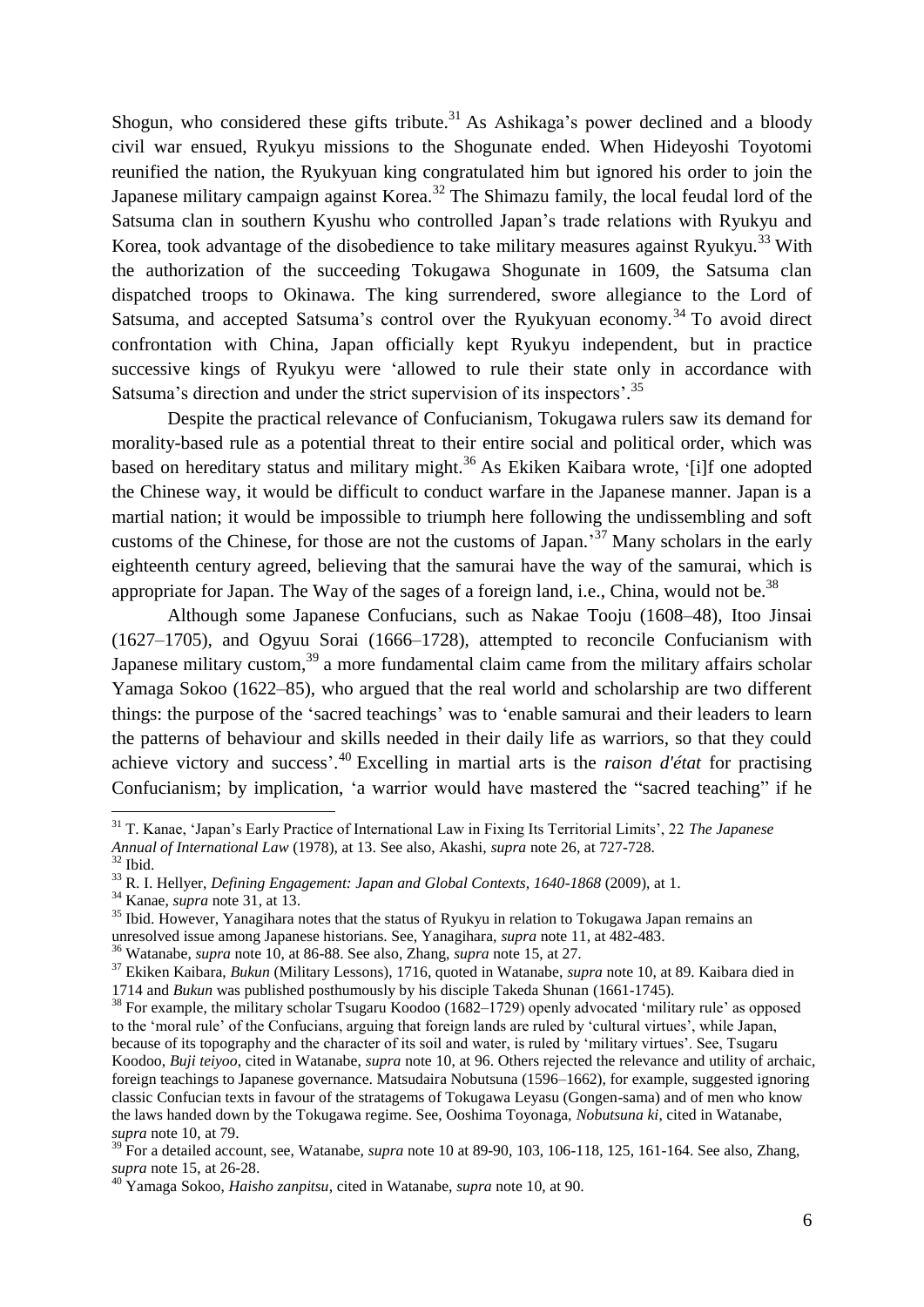gained the military and tactical knowledge required to perform his duties'.<sup>41</sup> It follows that Japan, being a martial nation, has also acquired the necessary degree of Confucian civilization. Indeed, Sokoo at one point claimed that 'Japan was actually the centre of the world and perforce possessed from the beginning the essence of the Way spoken of by the Confucians', and 'even if it wasn't exactly in accordance with the Confucian teachings, it was fine for Japan to do things in its own way, nor should it feel inferior to China'.<sup>42</sup>

Thus, by the seventeenth century, Japan not only challenged China's position as the centre of the universe but was openly questioning the superiority of Confucianism. As we shall see in the following section, Japanese scholars soon developed a new meaning of cultural supremacy that broke with Chinese ideological hegemony for the first time in many centuries.

#### **2.2. The Divine Kingdom and the new sense of superiority**

The resistance of the Japanese intelligentsia to the notion of 'Middle Kingdom' based on Confucian ideology entered a new phase with the emergence of National Learning or *Kokugaku*. The *Kokugaku* attack on Confucianism, as Masao Maruyama notes, was paradoxically facilitated by the Confucian scholar Sorai's methodology and critique of Neo-Confucian thoughts. <sup>43</sup> For some time, Japanese Confucians tried to contextualize Confucianism within the Japanese culture and, thereby, reconcile Confucianism with an emerging sense of national pride. However, beginning in the seventeenth century, the already-fragile foundation of Confucianism in the Japanese society began to collapse before more nationalist ideology primarily based on the ancient Japanese Way of the Divine Kingdom and the unbroken lineage of the Imperial family. *Kokugaku* criticized the Confucian worldview as 'too normative oriented, too oppressive to human emotions and sentiments, and too submissive to China'. <sup>44</sup> *Kokugaku* scholars such as Hirata Atsutane (1776–1843) claimed that Japan's unbroken Imperial line (*bansei ikkei*) demonstrated that this island empire was the 'Land of Gods'. This made Japan the Middle Kingdom and superior to China, where dynastic changes and 'Tartar rule' were frequent,<sup>45</sup> and laid the foundation for Japan's claim to leadership in Asia.

Long before this, Kitabatake Chikafusa (1293–1354) had explained Japan's unique position as a 'divine country' in his *A Chronicle of Gods and Sovereigns* (*Jinnoo Shootooki*): 'The heavenly ancestor it was who first laid its foundations, and the Sun Goddess left her descendants to reign over it forever and ever. This is true only of our country, and nothing similar may be found in foreign lands.<sup>46</sup> But after the mid-seventeenth century the concept of the divine realm and the 'ancient Way' added a political meaning, as a source of Japan's superiority vis-à-vis China. For example, according to Motoori Norinaga (1730–1801), the

<sup>41</sup> Watanabe, *supra* note 10, at 90.

<sup>42</sup> Yamaga Sokoo, *Chuuchoo jujitsu*, cited in Watanabe, *supra* note 10, 90–91.

<sup>43</sup> See generally, M. Maruyama, *Studies in the Intellectual History of Tokugawa Japan*, translated by Mikiso Hane (Princeton: Princeton University Press/ Tokyo: University of Tokyo Press, 1974).

<sup>44</sup> Onuma, *supra* note 16, at 26.

<sup>45</sup> S. Saaler, 'Pan-Asianism in Modern Japanese History', in S. Saaler and J. V. Koschmann (eds), *Pan-*

*Asianism in Modern Japanese History: Colonialism, Regionalism and Borders* (2007), at 3.

<sup>46</sup> K. Chikafusa, *A Chronicle of Gods and Sovereigns*, trans. H. Paul Varley (1980), at 49.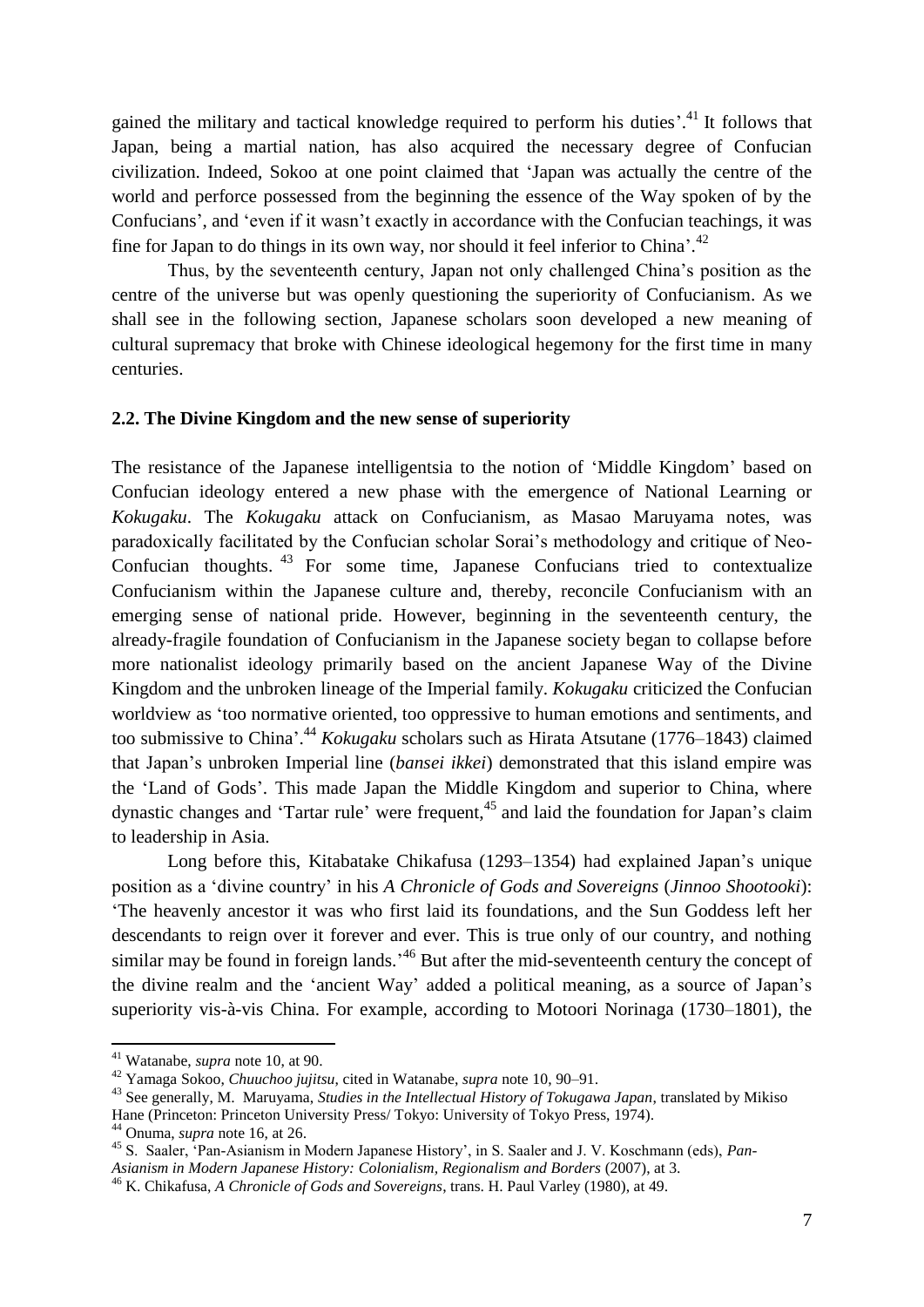ancient Way signified the great and honourable customs of august Japan and comprised all aspects of human living of the age of the gods and the first legendary emperors of Japan. $47$ Norinaga asserted that the early emperors governed by the ancient Way of the gods, and made decisions by inquiring 'after the minds of the gods through divination. In no matters did [they] rely on the wisdom of [their] intellect; this is the true Way and the correct manner of acting.<sup>48</sup> This was a drastic deviation from the Confucian reliance on the virtue of the ruler, and the emperor's officials and the general population followed his example: 'They all respected the imperial court, and faithfully observed the regulations that came from above. They did not in the least try to rely on their own rational intellect, and so both high and low were in harmony and the government of the empire flourished.<sup>149</sup>

To Norinaga's chagrin, the Confucian teachings imported from China overshadowed the ancient Way of managing state affairs, and rationality and individual thinking gradually permeated public opinion. Norinaga blamed Japan's fall from grace into corruption and degradation on the spread of Confucian thought and 'Sinicization' in contemporary society,<sup>50</sup> and 'in the end, there was no difference at all between the evil customs of the Chinese barbarians and our own<sup>51</sup> Confucian scholars, such as Sorai and Dazai, naturally came under his harsh criticism in this regard:

[T]hese men deemed it wise to speak as if China alone were worthy of respect, to claim that it is superior in all things, and to hold our imperial land in extremely low regard, insisting that it is a barbarous country. … Although they too were fortunate enough to have been born in this Imperial land and to have been exposed to the scripture of the [Japanese Shinto] Gods … they failed to comprehend and realize that the Way of the Gods [Shinto] is superior to the Ways of foreign lands, and that it is truly the grand and just Way. They even disparaged and villified it. What could they have been thinking of  $2^{52}$ 

Maruyama argues that this criticism of Sorai is not completely just, for he never called China the 'most superior land', but there is no denying that the Sorai School's views on Shintoism served to mediate negatively between it and National Learning.<sup>53</sup>

For Norinaga, the essential reason Chinese Confucian learning was incompatible with the Japanese Way was Confucianism's underlying assumption about the source of legitimacy of power. A Confucian ruler is to be obeyed because of his virtue and correctness; eventually someone will usurp the throne, asserting that he himself is correct and virtuous. With this analogy, Norinaga concluded that 'the Way in China is nothing but devices to seize someone else's country, and schemes to protect it from being seized',<sup>54</sup> characterizing the Confucian sages as mere rebels.<sup>55</sup> By Norinaga's time, China had already experienced repeated overthrowing of imperial rules, and was then ruled by the non-Chinese, nomadic Manchus of the Qing dynasty (1644–1912). Japan's continued loyalty to the emperor was unique and

**.** 

<sup>53</sup> Maruyama, *supra* note 43, at 154.

<sup>47</sup> Watanabe, *supra* note 10, at 238.

<sup>48</sup> Brownlee, 'The Jeweled Comb-Box: Motoori Norinaga's *Tamakushige*', 43 *Monumenta Nipponica*, no. 1 (1988), at 59.

 $49$  Ibid.

<sup>50</sup> Watanabe, *supra* note 10, at 248.

<sup>51</sup> Brownlee, *supra* note 48, at 59.

<sup>52</sup> *Zooho Motori Norinaga zenshuu*, I, at 54, cited in Maruyama, *Supra* note 43, at 154.

<sup>54</sup> S. Nishimura, 'The Way of Gods: Motoori Norinaga's *Naobi no Mitama*', 46 *Monumenta Nipponica*, no. 1 (1991), at 29.

<sup>55</sup> Ibid., at 33-34. See also, Maruyama, *supra* note 43, at 150.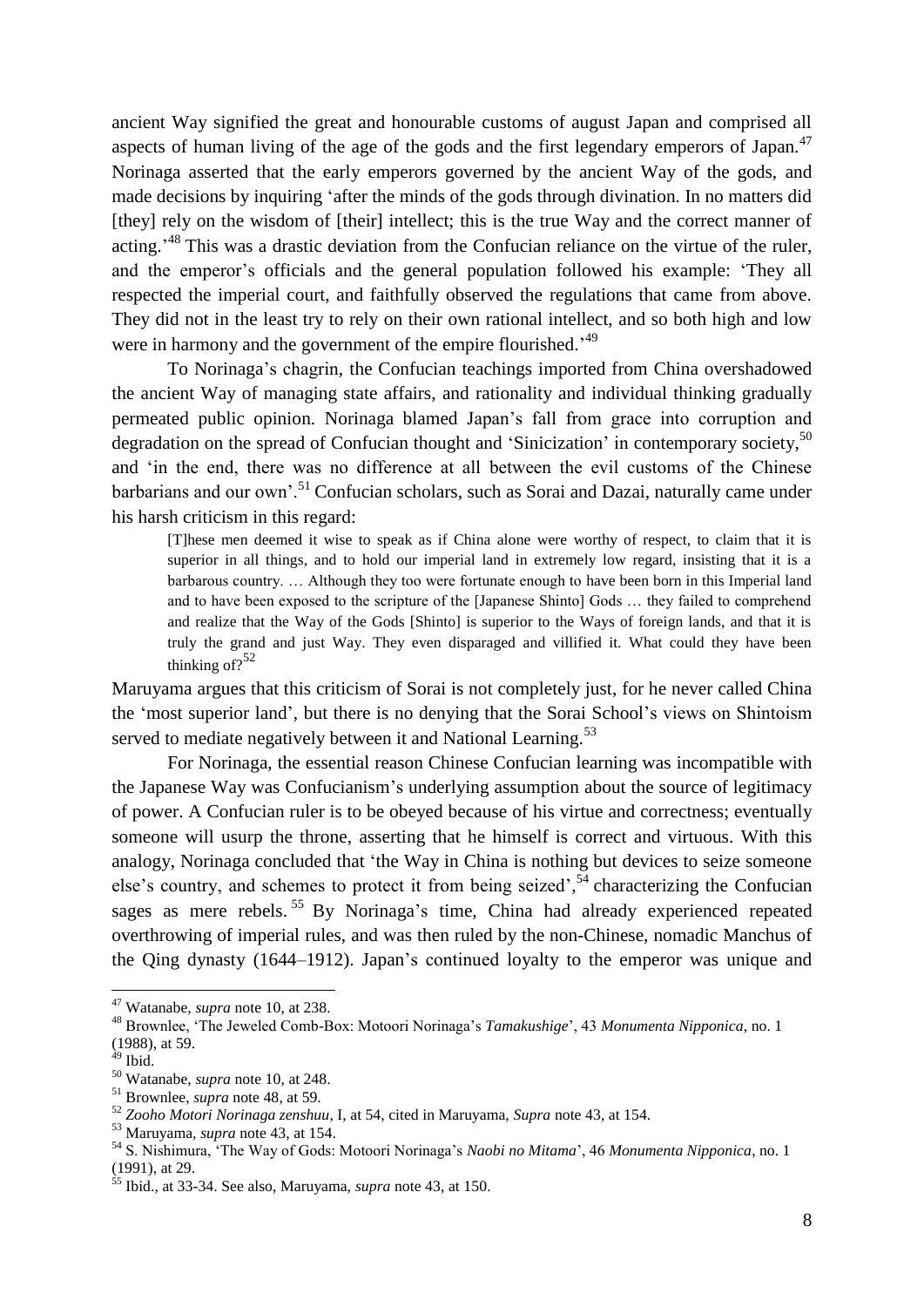became a common reference point even in novels to mark the cultural superiority of Japan over China.<sup>56</sup>

By this logic, the uniqueness of the Japanese Imperial continuity and its resultant superiority over China resided in its culture of loyalty towards the emperor irrespective of his virtue: 'no matter how virtuous the people below him may be, they cannot replace him, and thus the distinction between sovereign and subject is firmly and immutably fixed for tens and hundreds of thousands of years to come, until the end of time.'<sup>57</sup> Confucianism was irrelevant; Japan's claim to superiority was based on the eternal unbroken Imperial lineage.

Given that Japanese superiority was based on its own ancient Way, Norinaga had no difficulty in seeing this as the universal standard. This ancient Way, for him, was 'the Way of mankind' – a model for the entire human race: 'Extending over Heaven and Earth, the true Way is the same in every single country, but it has been transmitted correctly in our Imperial Land alone. In other countries, its transmission was already lost in ancient times.<sup>58</sup> Whereas the Neo-Confucian scholar Asami Keisai (1652–1715) argued that one's own country is always the Middle Kingdom and other countries are the 'barbarians', thus Japan was the Middle Kingdom regardless of any standard of superiority or inferiority,<sup>59</sup> Norinaga believed in the inherent superiority of the Japanese Way beyond cultural relativism. Norinaga held that if one truly believed in the teachings of the imperial land (*Kookoku,* i.e., Japan), then one should also accept that the teachings of other lands are indisputably false, hence people from there should also believe in the teachings of the imperial land.<sup>60</sup> In his words: 'our country is the land where the Sun Goddess originated, and where her imperial line still reigns. It is the source and foundation of all countries, and all other countries should honour Japan and submit to it; this would be in accordance with the true  $Way.^{61}$  Hiroshi Watanabe asserts that from the late Tokugawa period until 1945, the phrase 'imperial land', which Norinaga coined, was accepted and used in almost every political persuasion, for it symbolized a sense of 'national pride, an assertion of Japan's unique character as a nation ruled by an unbroken lineage of emperors since the farthest reaches of antiquity'.<sup>62</sup>

The immense popularity of *Kokogaku* thinkers such as Norinaga deeply influenced the pro-Imperial Mito School of Confucianism and compelled them to rethink Confucian learning. As a result, Mito scholars in reviving Confucian moral culture not only infused elements of *Kokugaku* myth but also asserted that Japan's native Way was primary and esteemed Chinese moral norms were merely a supplement.<sup>63</sup>

#### **2.3. 'National-spirit' to resist Christian invasion**

 $\overline{a}$ 

<sup>56</sup> See, Hiraga Gennai, *Fuuryuu Shidooken Den* (The Stylish Life of Shidooken), 1763, quoted in Watanabe, *supra* note 10, at 289.

<sup>57</sup> Motoori Norinaga, *Kuzubana*, quoted in Watanabe, *supra* note 10, at 245.

<sup>58</sup> Brownlee, *supra* note 48, at 45.

<sup>59</sup> See, Watanabe, *supra* note 10, at 280.

<sup>60</sup> Motoori Norinaga, *Toomonroku*, quoted in Watanabe, *supra* note 10, at 242.

<sup>61</sup> Brownlee, *supra* note 48, at 48.

<sup>62</sup> Watanabe, *supra* note 10, at 240.

<sup>63</sup> B. T. Wakabayashi, *Anti-Foreignism and Western Learning in Early-Modern Japan* (1986), at 138.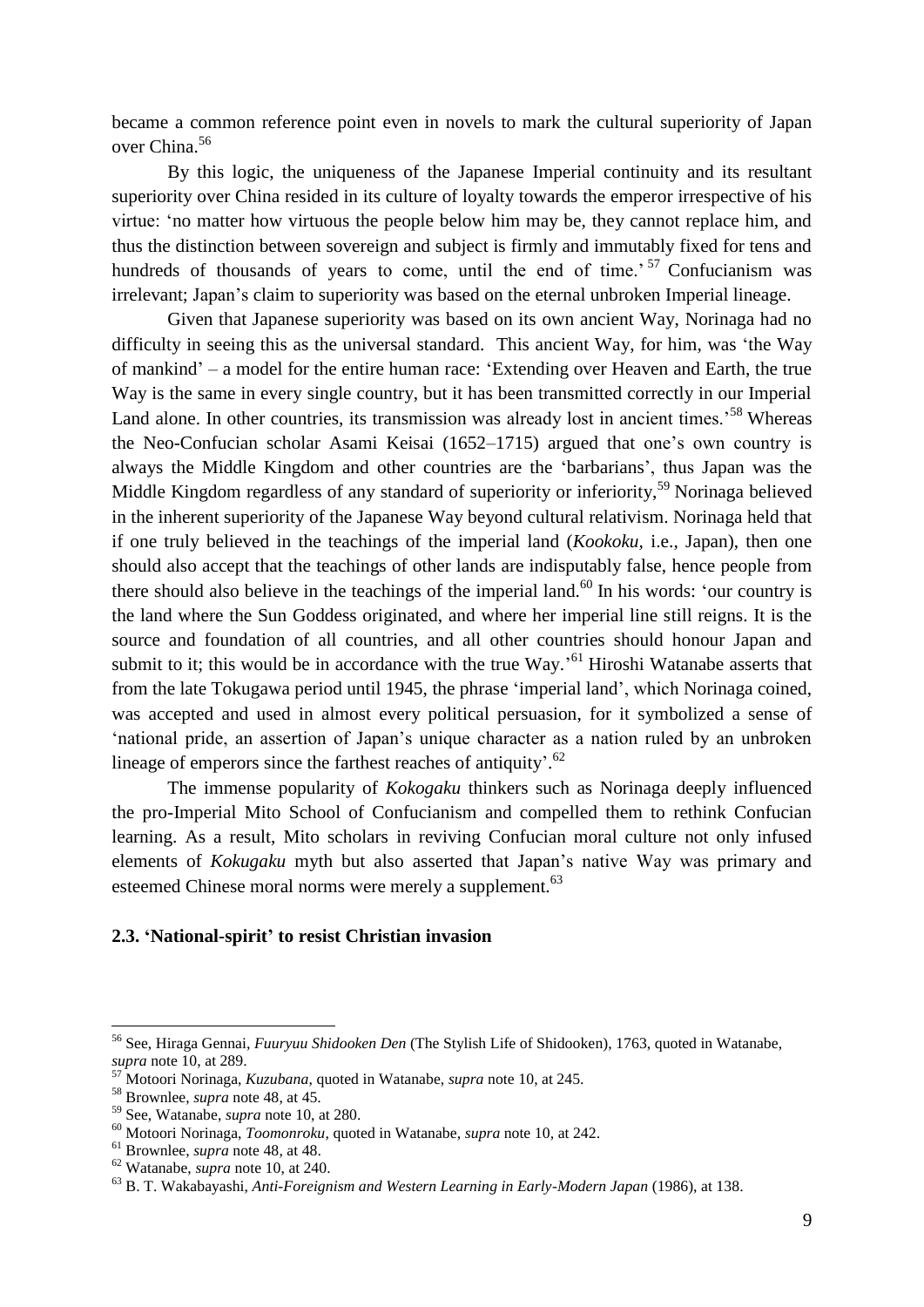Mito scholars in the late eighteenth and early nineteenth century encountered a more drastic force – early signs of European imperialism. With the arrival of new technologies and the improved knowledge of world geography supplied by Western learning, most assumptions of the Sinocentric world order were dispelled. As Tadashi Wakabayashi notes, Japanese thinkers in all traditions welcomed this advanced Western knowledge partly because it discredited Chinese claims of cultural superiority,<sup>64</sup> though its marked superiority suggested a new peril. By the early nineteenth century, Mito thinkers, most prominently Seishisai Aizawa (1781– 1863) had to respond to this emerging threat of European imperialism towards Japan.

Aizawa's *New Theses* served mainly as a policy work for the Tokugawa Feudal System (*Bakufu*) to endorse its anti-foreigner policy (*Jooi*) and prescribe a long-term strategy to defend Japan against the imminent threat of European imperialism.<sup>65</sup> The *Bakufu* policy of expelling foreigners by force emerged in its final form with the Expulsion Edict of 1825, which was triggered by the fear of Christianity.<sup>66</sup> *Tokugawa* elites were also concerned that new international ties would undermine their feudal privileges.<sup>67</sup> Sharing the *Bakufu* hatred for Europeans and their religion, and suspicion about the Europeans' aggressive venture, Aizawa easily endorsed the expulsion policy. He saw *jooi* as sweeping away or eradicating what is culturally barbarian, 'an attempt to build barriers between Japanese commoners and foreigners'.<sup>68</sup> Earlier Mito Confucians stressed the need to edify those commoners to make them less susceptible to barbarian transformation; Aizawa and other nineteenth-century Mito thinkers advocated adding brute force and hard military action to this moral transformation.<sup>69</sup> They saw that Europeans would first win a reputation for benevolence with small acts of kindness, capture people's hearts and minds, propagate Christianity, and having set the premise find a convenient moment to conquer those people. 'Once beguiled by Christianity', he notes, the stupid commoners 'cannot be brought back to their senses. Herein lies the secret of the barbarian's success.<sup>70</sup> Mito scholars disagreed on various other issues, but the entire Mito School shared Aizawa's suspicion of 'stupid commoners'.<sup>71</sup>

Aizawa's solution thus went beyond banning Christianity to transforming these untrustworthy commoners themselves, through a sense of national-spiritual unification – *kokutai*. While Tokugawa and Ch'ing writers used the term *kokutai* or *kuo t'i* to mean 'the nation's honour' or 'dynastic prestige', Wakabayashi argues that Aizawa's use in *New Theses* was significantly different, connoting 'the unity of religion and government' used by a ruler

 $\overline{a}$ 

<sup>64</sup> Ibid*.*, at 138.

<sup>65</sup> However, some foreigners were exempt: 'four gates' were held open for international trade. See, H. Lam, 'Learning the New Law, Envisioning the New World: Meiji Japan's Reading of Henry Wheaton', 56 *Japanese Yearbook of International Law* (2013), at 34-36.

<sup>&</sup>lt;sup>66</sup> Note that wholesale seclusion has never been the case; Japan remained diplomatically and commercially engaged, especially with neighbouring countries. See, Hellyer, *supra* note 33, at 6. For a more recent take on this subject, see Yanagihara, *supra* note 11, at 477-481.

<sup>67</sup> Maruyama, *supra* note 43, at 352.

<sup>68</sup> Wakabayashi, *supra* note 63, at 54.

<sup>69</sup> S. Aizawa, *New Theses* (1825), trans. B. T. Wakabayashi in B. T. Wakabayashi, *Anti-Foreignism and Western Learning in Early-Modern Japan* (1986), at 55.

 $70$  Ibid., at 200.

<sup>71</sup> See, Maruyama, *supra* note 43, at 355-356.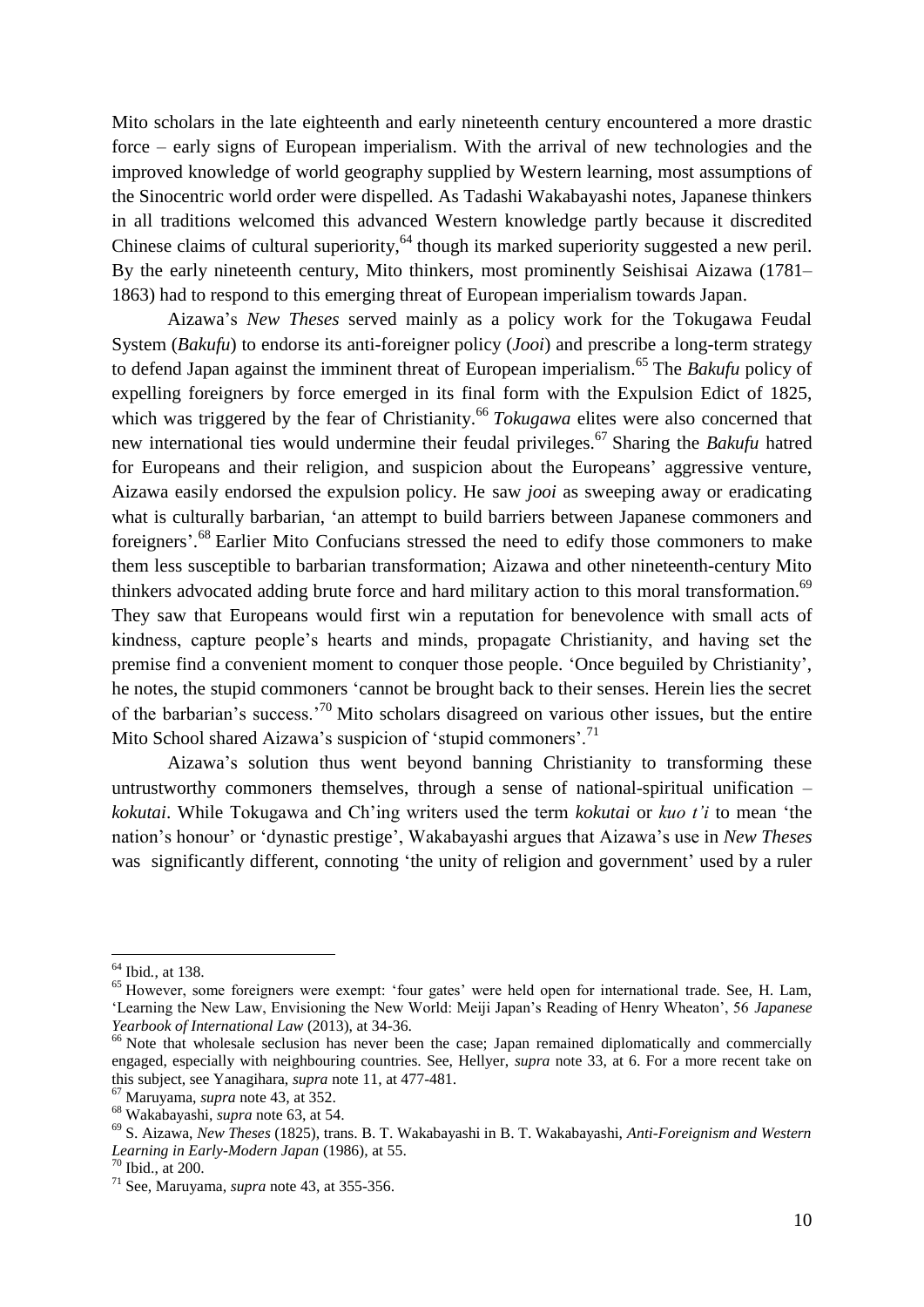to create spiritual unity and integration among his subjects and, thereby, transform a people into a nation. $72$ 

Aizawa believed that the loyalty of subjects for their ruler is the greatest moral precept of the cosmos, and affection between parent and child is the ultimate form of blessing within the realm. He wrote that these two sentiments 'exist together between Heaven and Earth; they slowly and steadily seep into men's hearts in all places and ears.<sup>73</sup> The ancient sage kings understood and used this loyalty and filial devotion to rule and to uphold nature's moral order among their people. Ever since earth became distinct from the firmament and men came into being, a Divine Line of Emperors descended from the Sun Goddess, Amaterasu, had ruled Japan, and no one had ever had evil designs on the throne.<sup>74</sup> This demonstrates, in Aizawa's view, the indivisibility of politics and religion: religious rituals are a means of political rule, and political rule is identical to ethical inculcation. The people's allegiances were undivided; they had simply to revere Amaterasu and Her Divine Imperial Line to create both spiritual unity among the people and the union of Heaven and men.<sup>75</sup>

Thus, in *New Theses*, Aizawa attempted to unite the people with the Divine through a purpose-built religion and series of social ceremonies. These would address the prevalent lack of spirituality – which could breed Christianity – and renew the commoners' consciousness about their ties to the Divine Land of Amaterasu.

These currents of thought, Wakabayashi claims, caused 'the beginnings of national consciousness – over and above simple ethnic pride – in nineteenth century Japan', with *New Theses*, coupled with the government's policy of expulsion by force, signalling the emergence of proto-nationalism in Japan and a shift from the notion of a universal empire (i.e., Confucian China) to a nation-state (imperial Japan).<sup>76</sup> However, the perception of international relations remained predominantly hierarchical, in that neither the Confucians nor the *Kokogaku* or Mito scholars accepted a worldview based on the equality of nations.<sup>77</sup>

Aizawa's *New Theses* lived much beyond his time: some of his ideas regarding the central role of religion as a *kokutai* became Meiji policy.<sup>78</sup> However, with the change of the late Tokugawa rulers' approach to foreigners in the face of Commodore Perry's warships and with the realization that Japan could not stand the European invasion that would come if it did not open up ports for foreign trade,<sup>79</sup> Aizawa himself discarded the rhetoric of expulsion of foreigners after the late 1850s.<sup>80</sup> In fact, Japan not only opened itself to Europe, but almost

<sup>72</sup> Wakabayashi, *supra* note 63 at 13.

<sup>73</sup> Aizawa, *supra* note 69, at 152.

 $^{74}$  Ibid.

<sup>75</sup> Ibid. See also, M. Shahabuddin, 'Nationalism, Imperialism, and Bandung: Nineteenth-Century Japan as a Prelude', in L. Eslava, M. Fakhri and V. Nesiah (eds), *Bandung, Global History, and International Law: Critical Pasts and Pending Futures* (2017), at 97-99.

<sup>76</sup> See, Wakabayashi, *supra* note 63, at 9, 15, and 139. Cf. Maruyama, *supra* note 43, at 323-367.

<sup>77</sup> Onuma, *supra* note 16, at 26.

<sup>78</sup> Wakabayashi notes that the 1890 *Imperial Rescript on Education* borrows this sentence from the section entitled 'What is Essential to a Nation' (*kokutai*) in Aizawa's *New Theses*: 'All the people of the realm be of one heart and mind.' Aizawa, *supra* note 69, at 262.

<sup>79</sup> See, H. Otsuka, 'Japan's Early Encounter with the Concept of the "Law of Nations"', 13 *Japanese Yearbook of International Law* (1969), at 35-41; W. G. Beasley, *Japanese Imperialism 1894–1945* (1987), at 14-26. <sup>80</sup> See, D. Keene and S. Aizawa, 'A Plan for Tasks at Hand: Aizawa Seishisai's "Jimusaku"', 62 *Monumenta* 

*Nipponica*, no. 1 (2007), at 75-86; Wakabayashi, *supra* note 63, at 137.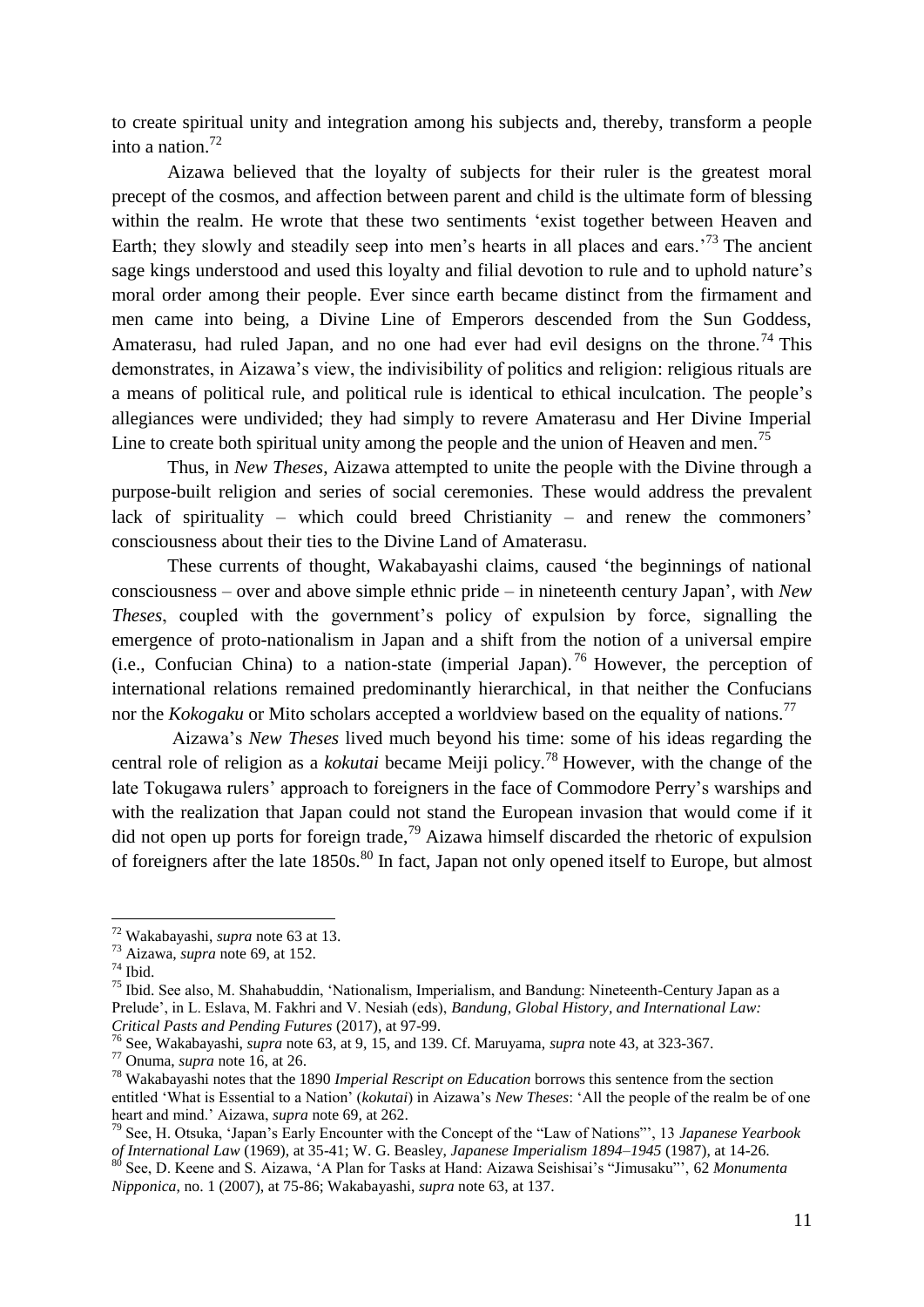totally transformed its state and society, facing new challenges and new notions of civilization and its standards, after the Meiji Restoration of 1868.

The foregoing three examples of Japanese engagements with the dominant ideas of the Middle Kingdom, the Divine Kingdom and the 'national-spirit' underscore the way Japan historically responded to hierarchical systems or imperial powers by constantly challenging and deconstructing the dominant ideas and asserting its own cultural superiority. This dynamic process of engaging with the regional hegemonic order offered the normative structure within which Japan managed, first, its encounter with the European notion of the standard of civilization in the nineteenth century and, later on, its imperial relationship with Asian neighbours. Against this historical background, in the following section we reflect on Japanese engagements with the nineteenth-century European standard of civilization through the writing of Fukuzawa.

## **3. FROM REGIONAL ORDER TO EUROPEAN INTERNATIONAL LAW: NOW CIVILIZATION IS SELF-DEFENCE**

Yukichi Fukuzawa (1835–1901) is one of the most influential intellectuals and social thinkers to have emerged from modern Japan. According to one author, he is even depicted as a 'god' in Japan, paradoxically by those who know little about his significance for nineteenth-century cultural, political, and economic history.<sup>81</sup> In 2013, a special issue of the *Japanese Yearbook of International Law* named Fukuzawa with his 'marvellous efforts' as one of ten jurists prominent in the reception, improvement or extension of modern European international law in Japan in  $1853 - 1945$ .<sup>82</sup>

Fukuzawa was in his mid-thirties when the Meiji Restoration of 1868 dramatically transformed Japan's political system. He was a harsh critic of the Tokugawa feudal system of lineage that had prevailed for more than two centuries. Fukuzawa had a deep understanding of Chinese learning, Japanese history, and especially Western learning, and believed that 'the future direction of the new Japan would be determined by how the Japanese understood Western civilization, and the means by which they maintained balance while adopting from it'.<sup>83</sup> This belief was reinforced by his travels through Asia to Europe and the US even before 1868: he saw not only Western ways of life and the vitality and superior development of its civilization but also the miserable conditions of European colonies in Asia, such as India. He witnessed the fate of a country that lost its independence, and this knowledge and his apprehensions for Japan developed into *An Outline of a Theory of Civilization***,** published in 1875.<sup>84</sup>

<sup>81</sup> H. M. Hopper, *Fukuzawa Yukichi: From Samurai to Capitalist* (2005), at xiii.

<sup>&</sup>lt;sup>82</sup> See, M. Yanagihara, 'Introduction: The Role of Prominent Jurists in Japan's Engagement with International Law, 1853–1945', 56 *Japanese Yearbook of International Law* (2013), at 2-3; see also, S. Han, 'Yukichi Fukuzawa (1835 – 1901) – Revisiting Fukuzawa from a Comparative Perspective', 56 *Japanese Yearbook of International Law* (2013), at 37-69.

<sup>83</sup> I. Takenori, "Introduction," trans. Ry. Beville, in Y. Fukuzawa, *An Outline of a Theory of Civilization* (1875), trans. D. A. Dilworth and G. C. Hurst III (2008), at xiii.

<sup>84</sup> Ibid., at xv. See also, Shahabuddin, *supra* note 75, at 100-104.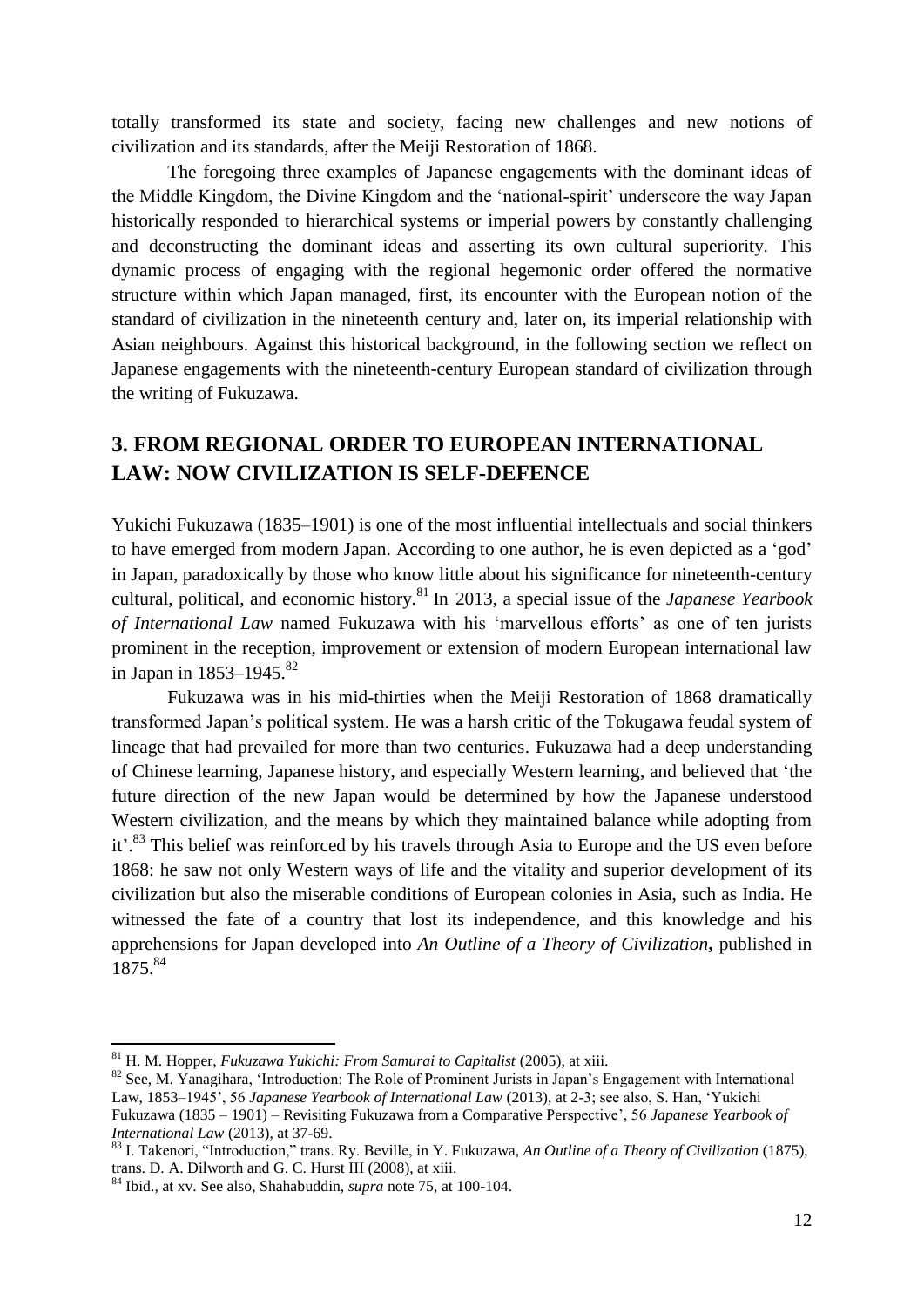In *An Outline*, Fukuzawa depicts 'civilization' as concerning the development of the human spirit and the spiritual development of the people of a nation as a whole.<sup>85</sup> Beyond increasing comfort and luxury, civilization refines knowledge and cultivates virtue, elevating human life to a higher plane.<sup>86</sup> Fukuzawa's theory of civilization, developed within a liberal evolutionary framework, asserted that human societies have to pass through different stages – the 'ages of civilization'. $87$  Eight years later, Lorimer would classify nations as civilized, barbarian, and savage on the basis of the standard of civilization.<sup>88</sup> However, Fukuzawa's taxonomy curved towards civilization, unlike Lorimer, who now infamously confined the operation of international law to only the civilized nations.<sup>89</sup>

For Fukuzawa, the first stage of human progress is primitivity: men form communal groups to ensure their basic needs, but are powerless before the forces of nature. In the next stage, semi-developed civilization, men build houses, form communities, conduct largescale agricultural activities, and create the outward semblance of a state. And finally, there is the stage in which 'men subsume the things of the universe within a general structure, but the structure does not bind them. Their spirits enjoy free play and are not credulous of old customs. ... They cultivate their own virtue and refine their own knowledge.<sup>'90</sup> According to Fukuzawa, this is what is meant by modern civilization: a leap far beyond the primitive or semi-developed stages.

Although Fukuzawa explicated the relativity embedded in the concept of civilization, he nonetheless acknowledged that the designations 'civilized', 'semi-developed', and 'primitive' have been universally accepted by people all over the globe, because 'the facts are demonstrable and irrefutable'.<sup>91</sup> Though aware, like some of his contemporary critics of Western influence on Japanese culture, of the limitations and vices of European civilization, he would not leave Japan with no criteria for civilization by discarding the European standard.<sup>92</sup> Convinced that civilization was evolutionary and Europeans were at its highest level to date, Fukuzawa concluded that 'in all countries of the world, be they primitive or semi-developed, those who are to give thought to their country's progress in civilization must necessarily take European civilization as the criterion in making arguments, and must weigh the pros and cons of the problem in the light of it.<sup>93</sup> Therefore Western civilization was the goal of Japanese progress.

However, Fukuzawa understood civilization essentially as a mode of self-defence. In an 1874 letter he wrote: 'My sole aim  $\ldots$  is the preservation of our national independence.'<sup>94</sup> He meant preserving 'national polity', thought by many to be incompatible with civilization. Distinguishing 'national polity' from 'political legitimation' or 'blood lineage', he argued

<sup>85</sup> Y. Fukuzawa, *An Outline of a Theory of Civilization* (1875), trans. D. A. Dilworth and G. C. Hurst III (2008), at 1.

<sup>86</sup> Ibid., at 45.

<sup>87</sup> Ibid., at 18.

<sup>88</sup> J. Lorimer, *The Institutes of the Law of Nations: A Treatise of the Jural Relations of Separate Political Communities* (1883), at 101.

<sup>89</sup> Han, *supra* note 82, at 49.

<sup>90</sup> Fukuzawa, *supra* note 85, at 18-19.

<sup>91</sup> Ibid., at 17-18.

<sup>92</sup> Ibid., at 20.

<sup>93</sup> Ibid*.*

<sup>94</sup> Cited in Takenori, *supra* note 83, at xix.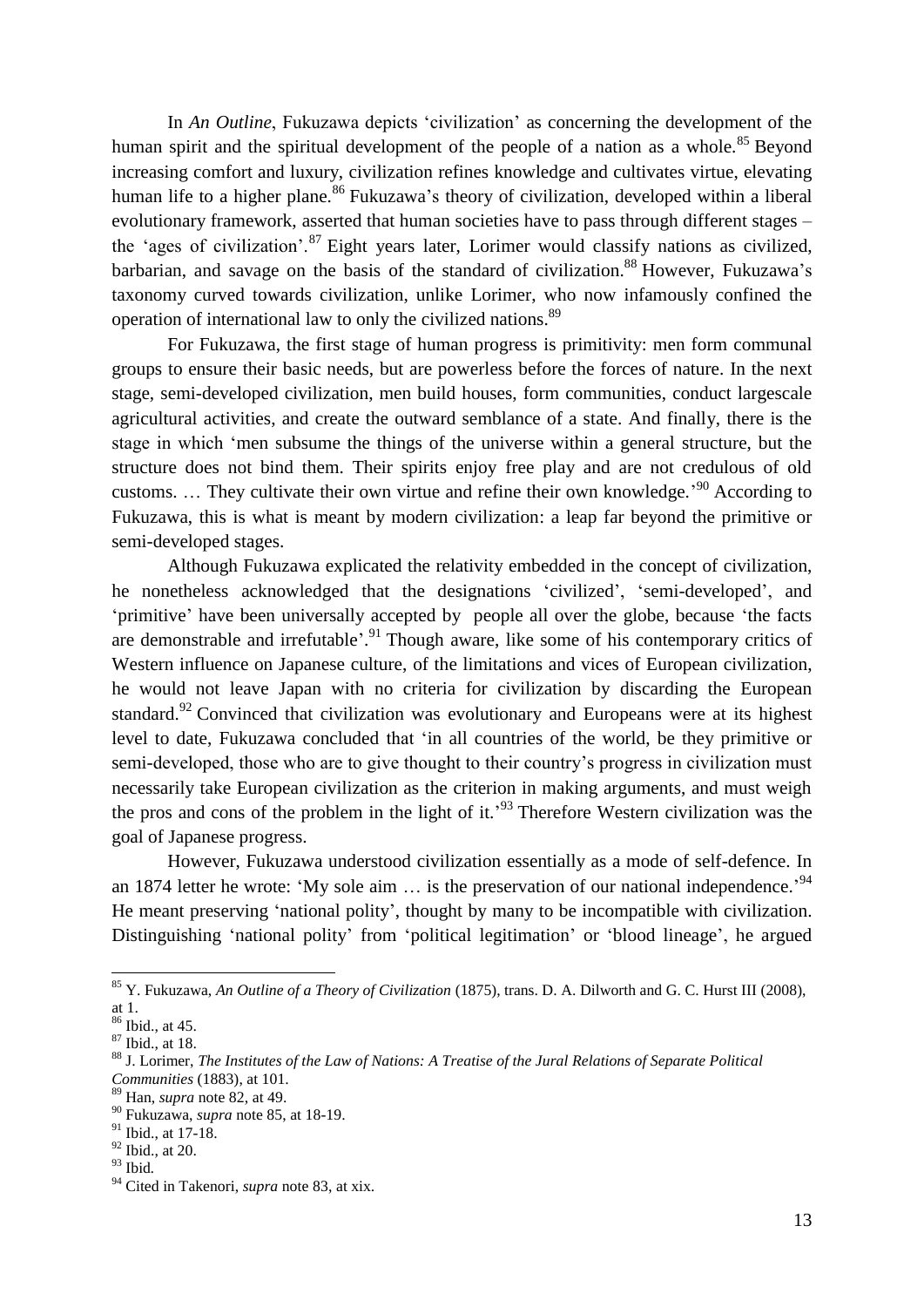that the world had seen changes of political legitimation that did not change the blood lineage or affect national polity. Japan's centre of power had shifted more than once between the Imperial family and the military elites, but this change of political legitimation had never changed either the national polity or the blood lineage of the Imperial family. In sharp contrast with the *Kokugaku* and the Mito school, Fukuzawa believed that the essence of a nation is not an unbroken line of monarchy, but the preservation of its national polity, depending on which both political legitimation and blood lineage will flourish or flounder.<sup>95</sup> Therefore, he concludes,

Now the only duty of the Japanese at present is to preserve Japan's national polity. For to preserve national polity will be to preserve national sovereignty. And in order to preserve national sovereignty the intellectual powers of the people must be elevated. There are many factors involved in this, but the first order of business in development of our intellectual power lies in sweeping away credulity to past customs and adopting the spirit of Western civilization.<sup>96</sup>

With this shift in understanding of the key indicator of civilization, Fukuzawa not only contests the popular suspicion that civilization would hamper Japanese polity, but also contextualizes his proposition for internalizing the essence of European civilization within an instrumental framework.

As a corollary of this instrumental approach to civilization, Fukuzawa's theory uniquely localized the liberal universal notion of civilization. As a believer in evolutionary science, Fukuzawa saw it as the course of nature for the advanced countries to control the less advanced, and thus that Japan's backwardness compared to European civilization made it vulnerable. With backwardness threatening national polity, maintaining Japan's independence was his foremost concern.<sup>97</sup>

Fukuzawa saw realism as crucial in international affairs, where only two things count – in times of peace, trading goods and competing for profits; in times of war, taking up arms. In other words, 'the present world is a world of commerce and warfare'.<sup>98</sup> As such, people of different nations will be biased in favour of their respective countries. Patriots may not intend harm to other countries, but will indeed prioritize their own country's interest: 'it is the biased, partisan spirit that divides the globe into smaller sections and establishes within each section political factions, then calculates what benefits these political factions,' and therefore, 'it is clear that the ethic of impartial and universal brotherhood is not compatible with the ethic of patriotism and establishment of national independence'.<sup>99</sup>

Using the analogy of the *han* system of feudal Japan, abolished by the Meiji government in 1871, in which each *han* necessarily put its own interests above that of others, he told proponents of universal justice that their first goal should be to abolish national governments throughout the world. While there are countries with national governments, 'there can be no way to eliminate their self-interests. If there is no way to eliminate their selfinterests, then we too must have our self-interests in any contacts with them. This is why partisanship and patriotism differ in name but mean the same thing.<sup>'100</sup> As Harry Parkes,

<sup>95</sup> *Fukuzawa, supra* note 85, at 35-36.

<sup>&</sup>lt;sup>96</sup> Ibid., at 36-37.

<sup>97</sup> Ibid., at 225.

<sup>98</sup> Ibid., at 234.

<sup>99</sup> Ibid., at 235.

<sup>&</sup>lt;sup>100</sup> Ibid., at 251.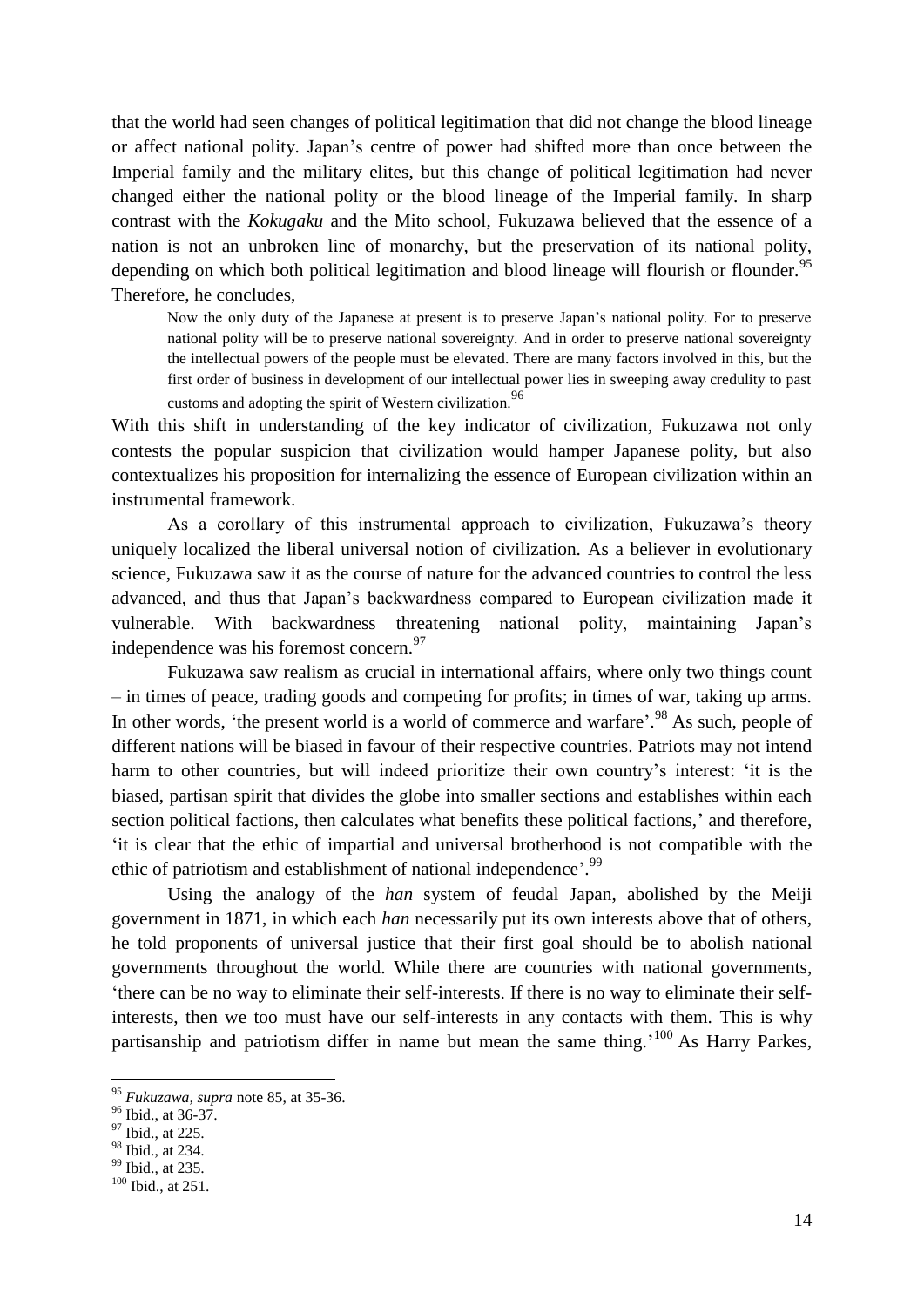British Consul-General in Japan from 1865 to 1882, rightly – though condescendingly – noted: 'To the Meiji mind, international relations in the second half of the nineteenth century were based on a predatory system of might. … international law was followed only insofar as it benefited a nation to do so and the strong ignored the law when it was to their advantage.<sup>'101</sup> With this idea of nationally situated partisan spirit, Fukuzawa thus fixed the building blocks of his theory of civilization: focus on internal spirit, not external aspects of civilization; progress on public knowledge rather than private virtue; and above all, preserve the national polity instead of emphasizing political legitimacy or the unbroken Imperial lineage.

Fukuzawa gradually became more radical and realist as Japanese history approached critical juncture, and his influence increased proportionately. Three years after the publication of *An Outline* Fukuzawa declared that the failure of Japanese efforts to renegotiate unequal treaties in the light of their modernization was irrelevant; even if the European powers had agreed, such treaties could have no genuine impact.<sup>102</sup> In the real world, nations gain advantage from their might, not their rational claims: 'A few cannons are worth more than a hundred volumes of international law. A case of ammunition is of more use than innumerable treaties of friendship … There are only two ways in international relations: to destroy, or to be destroyed.<sup>'103</sup> In the following year, he added: 'A nation does not come out on top because it is in the right. It is right because it has come out on top.' <sup>104</sup> In *On Diplomacy*, published in 1883, he used an animal metaphor: 'from the ancient time until today, the way that countries fight each other is like that among beasts … As Japan is nothing but a country in the beast world, she will be eaten up by or will eat up other countries.<sup>'105</sup> Therefore, he concluded, unless Japan learned from the European experience regarding the advancement of industry, commerce, and importantly military, Europeans would soon invade.<sup>106</sup> His justification was: 'When [European nations] use violence, we must be violent too. When others use deceitful trickery, we must do likewise.<sup>'107</sup> Throughout the 1880s and 1890s, Helen Hopper notes, Fukuzawa wrote and spoke relentlessly, underlining the urgency to draw equal to the West in military capacity and, thereby, helped to mould a public attitude of nationalism that supported Japan's ventures in imperialism.<sup>108</sup>

Japan could not then fight back the Europeans, but it could demonstrate military strength and thus its civilized position in world affairs through the 'othering' of its neighbouring countries. In 1882, in the very first issue of his newspaper *Jiji Shinpo*, Fukuzawa argued that while Japan was advancing on the road to civilization, Korea and China were falling behind and thereby risking European invasion. Thus Japan should, in its own interest, try to civilize these countries. Indeed, Fukuzawa involved himself in an attempted coup in Korea in 1884, guiding a key figure behind it, Kim Ok-Kyun. The failure of the coup and Kim's flight to Japan left Fukuzawa with little hope for the modernization of

<sup>101</sup> Quoted in O. Checkland, *Britain's Encounter with Meiji Japan, 1868-1912* (1989), at 17.

<sup>102</sup> Hopper, *supra* note 81, at 120.

 $^{103}$  Ibid.

 $104$  Ibid.

<sup>105</sup> Y. Fukuzawa, *On Diplomacy* (1883), quoted in Zhang, *supra* note 15, at 152.

<sup>106</sup> Zhang, *supra* note 15, at152.

<sup>107</sup> Y. Fukuzawa, *Jiji Shogen* (Current Affairs Briefly Discussed, 1881), quoted in Zhang, *supra* note 15, at 155.

<sup>108</sup> Hopper, *supra* note 81, at 110-11.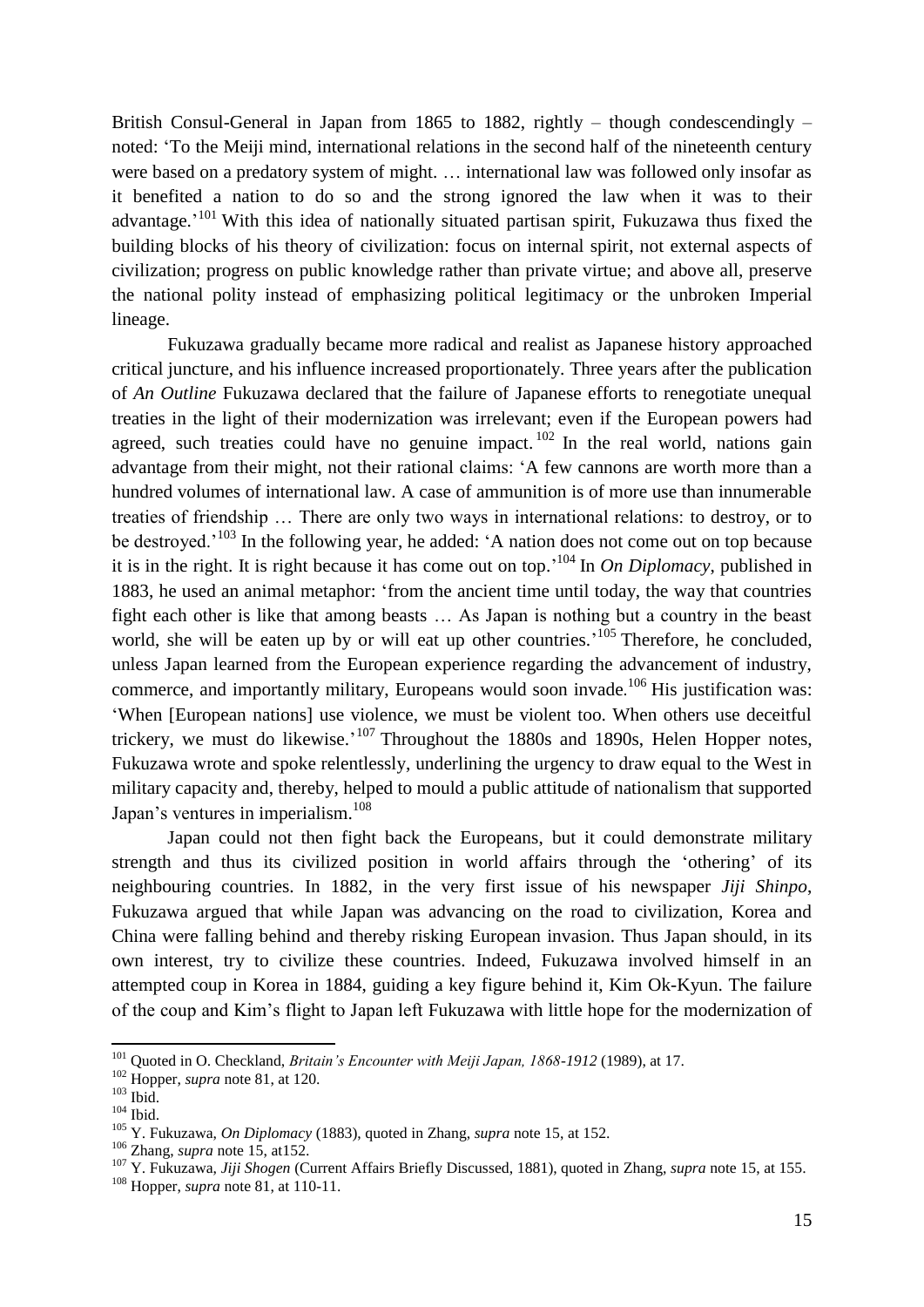China and Korea.<sup>109</sup> The following year, his famous article 'On Departure from Asia' (*Datsu A-ron*) explained why Japan should disassociate itself from uncivilized neighbouring countries and move towards the West.<sup>110</sup> China and Korea were destined for ruin and European invasion unless great leadership guided them towards civilization. Thus Japan's policy should be to 'lose no time in waiting for the enlightenment of our neighbouring countries in order to join them in developing Asia, but rather to depart from their rank and cast our lot with the civilized countries of the West. … Those with bad companions cannot avoid bad reputation. We must resolve to repudiate the bad companions of East Asia.<sup>'111</sup>

How, then should Japan deal with these countries, which would nevertheless continue to be, geographically at least, neighbours? Fukuzawa, rather predictably, advised the Japanese authorities to deal with China and Korea 'exactly as the Westerners do'<sup>112</sup> and actively advocated for military intervention in Korea, as we shall see in the following section. He also supported the idea of an Anglo-Japanese Alliance, which later offered Japan a free hand on Asian affairs.<sup>113</sup> Thus, what initially appeared as 'departure from Asia' due to the backwardness of China and Korea, gradually paved the way for full-scale imperialism, with Japan guiding these 'backward' nations along the road to 'civilization'.

In this way, Fukuzawa's initial engagement with the European standard of civilization within the framework of pragmatism and subsequent reinterpretation of 'civilization' as selfdefence fall in line with a long tradition of Japanese intellectual responses to dominant forces – be it *Kokugaku* (National Learning) reactions to Chinese ideological domination, or the propagation of *kokutai* (national-spirit) to the threat of Christianity. The *Kokugaku* and Mito scholars relied on the concepts of the Divine Kingdom, ancient Japanese Way, and unbroken Imperial lineage – all attributes of Japanese cultural superiority – to assert political dominance as a more civilized entity vis-a-vis other members of the Far Eastern regional order. Fukuzawa adopted the European notion of the 'standard of civilization' for the same purpose. However, frustration with European powers, shared by Fukuzawa and many of his contemporaries, regarding the unequal treatment of Japan despite its civilizational progress eventually made them question the very legitimacy of the 'standard' of European civilization, to the extent that to their mind imperialism itself appeared as the true standard of civilization. We turn to this construction of 'civilization' in the following section.

## **4. BACK TO THE REGION: IMPERIALISM AS CIVILIZATION**

In 1887, Foreign Minister Inoue Kaoru's policy was 'Westernisation symbolised by balls and garden parties in the Rokumeikan that were designed as an aid to procuring treaty revisions from the Western powers'.<sup>114</sup> As Itoo Hirobumi, a key political figure of the Meiji regime and the first prime minister of Japan, emphasized, Japan's aim from the very beginning was to be considered a civilized nation and to become a member of the comity of European and

 $109$  Ibid., at 121.

<sup>110</sup> Fukuzawa, 'Datsu-A Ron', *Jiji Shimpo*, 16 March 1885, trans. Sinh Vinh, 'On Departure from Asia', 11 *Fukuzawa Yukichi Nenkan* [*The Yearbook of Yukichi Fukuzawa*] (1984), at 1.

 $\overline{111}$  Ibid., at 4.

 $112$  Ibid.

<sup>113</sup> Checkland, *supra* note 101, at 14-16.

<sup>114</sup> S. Hirakawa, *Japan's Love-Hate Relationship with the West* (2005), at 117.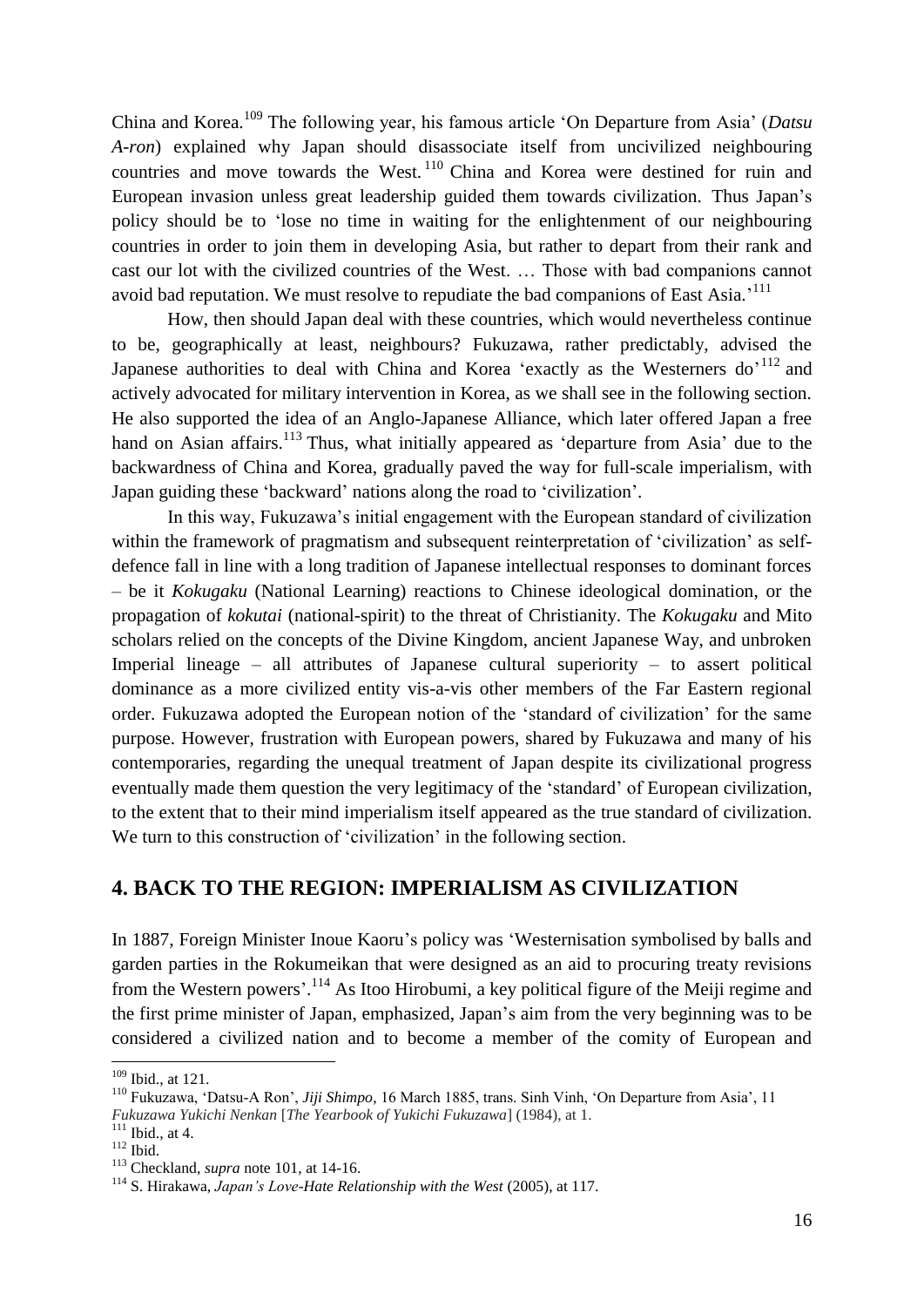American nations,<sup>115</sup> though it was never clear if Japan's civilization would be recognized. Given that there was no fixed standard of civilization, Japan was subject to the changing interests and fears of the civilized nations.<sup>116</sup> As Marius Jansen notes, '[e]quality and membership in the circle of great powers were not easily gained and when Meiji Japan thought itself ready to enter international politics' on a basis of respect, 'it proved to have more to learn'.<sup>117</sup> Even sympathetic foreigners doubted whether any non-European people could establish a stable constitutional government of its own accord.<sup>118</sup> When Hirobumi led a delegation to Europe in 1883 to study its various national constitutions, the Prussian jurist Rudolf von Gneist advised them that a nation requires a certain level of cultural advancement to create a truly meaningful constitution rather than merely 'an elaborately embellished piece of paper'. Gneist indicated that 'in Japan's case the drafting of a constitution might very well be meaningless'.<sup>119</sup>

Similarly, in Herbert Spencer's view, Japan's backwardness made the policies advised for Western societies unsuitable for Japan. He expressed this view to Arinori Mori and Kentaro Kaneko, influential figures within the Meiji government who became his friends.<sup>120</sup> Reflecting on his first discussion with Mori, about the reorganization of Japanese institutions, in 1873, Spencer wrote in his diary: 'I gave him conservative advice – urging that they would have eventually to return to a form not much in advance of what they had and that they ought not attempt to diverge widely from it.<sup>'121</sup> Contrary to his well-publicized position in favour of individual rights and more control on governments, his recommendation for Japan, therefore, was that 'popular' political power should be vested in the patriarchs, heads of families, or groups of families.<sup>122</sup> Spencer hoped no one would notice this double standard.<sup>123</sup>

As Ram Prakash Anand eloquently demonstrates, Meiji architects of modernization were equally aware of the inherent cultural bias of European international law that was instrumental for treaty renegotiation. <sup>124</sup> After all, Henry Wheaton's *Elements of International Law* (1836), the first book on international law to come to Japan – as a Chinese translation in 1864 – defined this law as something 'understood among civilized, Christian nations'; the precondition 'Christian' was deleted only in the third edition of 1846. <sup>125</sup> The racist underpinning of European international law was hardly overlooked by the Meiji politicians and thinkers.<sup>126</sup> However, rather than unveiling their agitation about this European attitude,

<sup>115</sup> R. Tsunoda, W. T. de Bary, and D. Keene (ed.), *Sources of Japanese Tradition*, vol. II (964), at 678.

<sup>116</sup> E. Benner, 'Japanese National doctrines in international Perspective', in N. Shimazu (ed), *Nationalism in Japan* (2006), at 29.

<sup>117</sup> M. B. Jansen, 'Modernization and Foreign Policy in Meiji Japan', in R. E. Ward (ed), *Political Development in Modern Japan* (1968), at 183.

<sup>118</sup> Benner, *supra* note 116, at 29.

<sup>119</sup> Hirakawa, *supra* note 114, at 49.

<sup>120</sup> Checkland, *supra* note 101, at 127.

<sup>121</sup> D. Duncan, *The Life and Letters of Herbert Spencer* (1908), at 161.

<sup>122</sup> Checkland, *supra* note 101, at 130.

<sup>123</sup> Duncan, *supra* note 121, at 319, 321.

<sup>124</sup> See, R. P. Anand, *Studies in International Law and History: An Asian Perspective* (Leiden: Martinus Nijhoss Publishers, 2004), 24-102.

<sup>125</sup> H. Wheaton, *Elements of International Law*, 3rd ed. (1846), at 46. See also, Lam, *supra* note 65, at 22.

<sup>126</sup> See, T. Osatake, *Bakumatsu Hishi Shinbun Waiso* (1995), at 3-4, cited in S. Yamauchi, 'Civilization and International Law in Japan during the Meiji Era (1868-1912)', 24 *Hitotsubashi Journal of Law and Politics*, no. 2 (1996), at 2.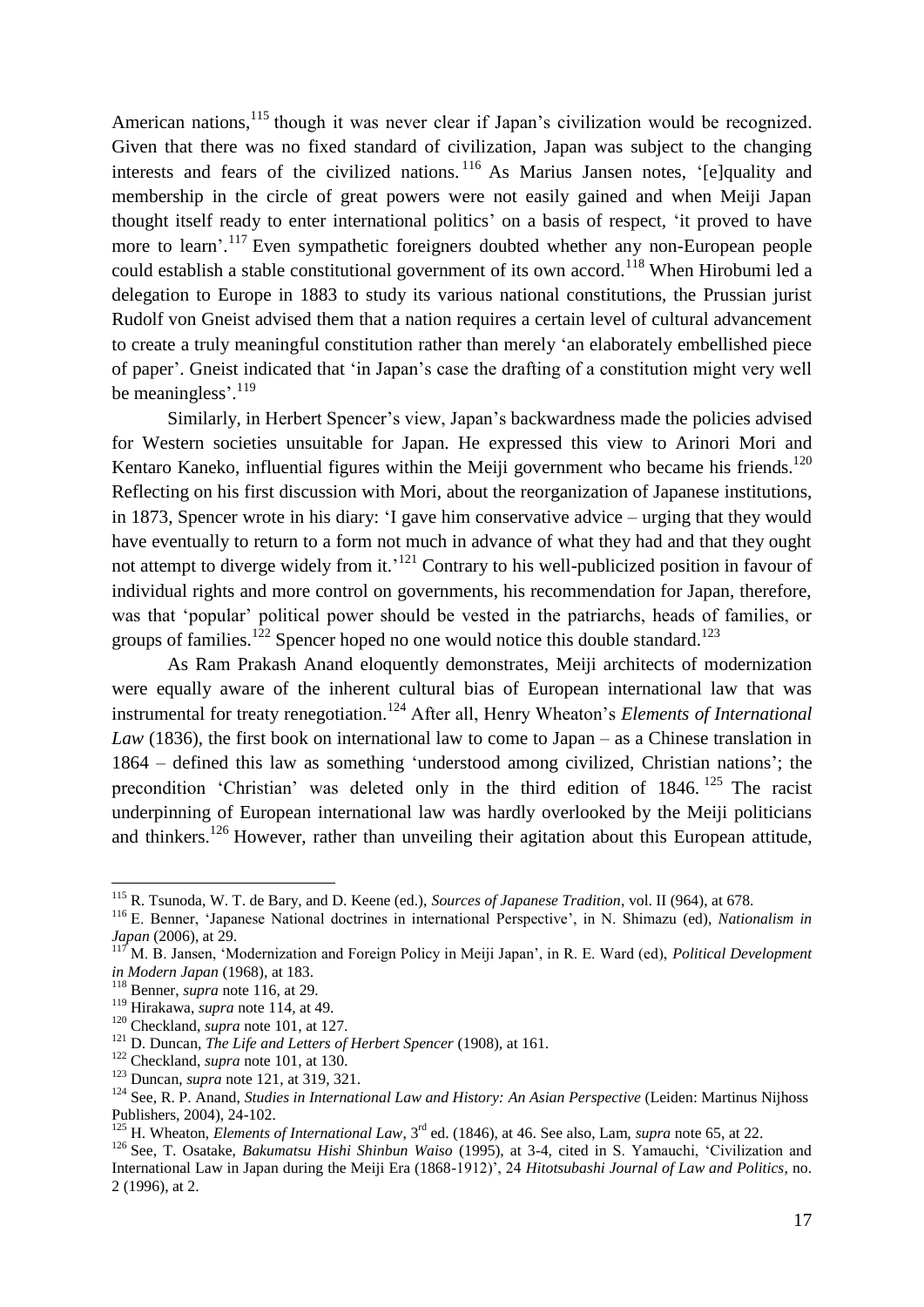the ruling elites of Japan continued to advocate Westernization and assimilation to become Europe's equal, for they were not courageous enough to refute it 'coldly and fearlessly'.<sup>127</sup>

Japanese opposition parties demanded a unilateral denouncement of the unequal treaties,  $128$  and they were finally renegotiated in 1894, with Britain abolishing extraterritoriality and special rights of foreign settlements; control over tariffs continued for another 12 years.<sup>129</sup> This change took place against the backdrop of Japan's increasingly aggressive foreign policy vis-à-vis China and Korea: only Japan's emergence as an imperial power signalled its 'progress' to the satisfaction of the West. Political and military elites in late-nineteenth-century Japan were convinced that imperialism equated civilization. As Erica Benner puts it, 'it was no longer enough to have a modern constitution, industrializing economy, and system of mass education. An aspiring leading nation was now expected to have overseas colonies, increasingly subject to direct forms of control.<sup>130</sup> Thus, while the Charter Oath, issued immediately after the Meiji Restoration in 1868, indicated its apparent submission to the West,  $^{131}$  the 1890 Imperial Rescript on Education was more nationalist, in line with the *Kokugaku* and Mito Schools of thought, mentioned earlier.<sup>132</sup>

As we have seen, historically Japan's claim to superiority, rhetorical as it sometimes was, was always defined in relation to subordinate Korea. By the 1870s, Japan had learned to translate cultural superiority into European-style imperial practices. Responding to a clash between Japanese surveying vessels and Korean coastal batteries in 1875, Japan sent several thousand troops to Korea to demand an apology, and more importantly, access to Korean ports. This Perry-style gunboat diplomacy resulted in the Treaty of Kanagawa of 1876, which opened three Korean ports to Japanese trade and gave permission for future coastal surveys.<sup>133</sup> Undermining China's longstanding influence, the treaty also declared Korea as an independent state with full sovereign rights. In mid-1894, an anti-foreign revolution broke out in Korea. The Korean king requested troops, and China sent them, but the Japanese reinforced their troops in Korea and took over the palace in Seoul. The war with China began in August that year.  $134$  Japan won decisively.

This war that signalled Japan's emergence as a super power in Asia was extremely popular among the Japanese. People clamoured for all the news they could get about battles; newspapers sent war correspondents to the front. Fukuzawa's newspaper *Jiji Shinpo* fed the excitement by publishing extra editions within the same day.<sup>135</sup> For Fukuzawa himself, this war was 'in reality a war between civilization and barbarism. Its result would decide the future of civilization. Accordingly, the Japanese who recognized themselves as the most progressive people of the East must be ready to fight not only for their country but also

 $127$  Ibid.

<sup>128</sup> Checkland, *supra* note 101, at 13.

<sup>&</sup>lt;sup>129</sup> See, Beasley, *supra* note 79, at 33. For a meticulous account of the renegotiation of unequal treaties, see, Jones, *Extraterritoriality in Japan* (1931).

<sup>130</sup> Benner, *supra* note 116, at 32.

<sup>&</sup>lt;sup>131</sup> The Charter Oath of 1868 reads: 'All absurd usages of the past shall be broken through, and everything shall be based upon just and equitable principles of Nature. Wisdom and knowledge shall be sought throughout the world and thus the foundations of the Empire shall be strengthened.'

<sup>132</sup> Hirakawa, *supra* note 114, at 122-124.

<sup>133</sup> Beasley, *supra* note 79, at 43-4.

<sup>134</sup> S. Giffard, *Japan Among the Powers 1890-1990* (1994), at 14.

<sup>135</sup> Hopper, *supra* note 81, at 125.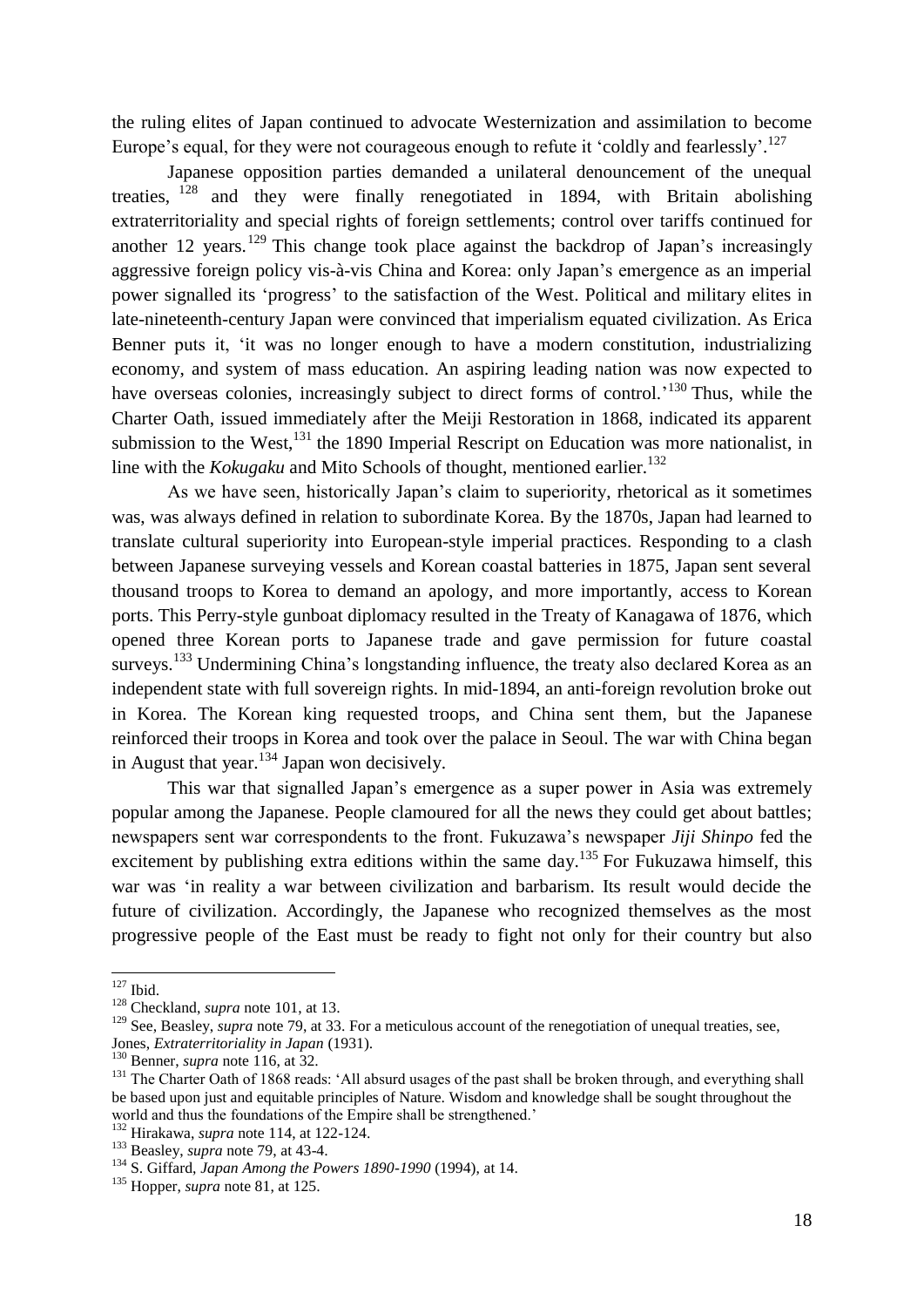civilization in the world.' <sup>136</sup> It was a natural sequel to his Departure from Asia (*Datsu A-ron*) thesis. Hopper notes that Fukuzawa and other Meiji leaders justified the oppression of other Asian nations as a necessary step on the road to the national progress and development: 'The fittest and strongest would survive, and, through the leadership of the more powerful, the weaker would eventually become civilized'.<sup>137</sup>

Another writer, Sohoo Tokutomi (1863–1957), abandoned his liberal position during the war years. He thought that the European powers' refusal to revise the unequal treaties despite its reforms and progress brought shame and dishonour to Japan. Despite being the 'most progressive, developed, civilised, and powerful nation in the Orient' the Japanese could not escape 'the scorn of the white people', but Tokutomi argued that war could change that.  $138$  For him, the international prestige that came with the victory over China demonstrated that 'civilization is not a monopoly of the white man', and the Japanese too had 'a character suitable for great achievements in the world.<sup>'139</sup> He thought the Japanese must now capitalize their rediscovered strength to establish domination over their East Asian neighbours and bring civilization to this region under Japanese protection.<sup>140</sup> Japan needed imperialism for self-defence.<sup>141</sup>

Britain and the US endorsed this depiction of imperialism as civilization, largely for their own imperial convenience. Britain's agenda was to prevent Russia from expanding its influence in East Asia; the United States intended to check Britain. US President Theodore Roosevelt even advocated for a Japanese version of the Monroe Doctrine.<sup>142</sup> On 26 February 1895, Charles Denby, as American Minister to Peking, reported to the State Department that: 'Of the two Oriental nations [i.e., Japan and China] which were opened to Western civilization by foreign guns, one accepted the results, the other rejected them. Japan is now doing for China what the United States did for Japan. She has learnt Western civilization and she is forcing it on her unwieldy neighbour. The only hope in the world for China is to take the lesson, rude as it is, to heart.<sup>143</sup> Similarly, following Japan's victory, the American historian William Griffis praised Japan's 'unquenchable ambition to humble China, to impress the whole world, and to make their country great' and, thereby, fuelled the belief that 'Japan's credentials as the supremely civilised Asian nation authorised it to rescue its neighbours from their own backwardness, and hence from Western domination'.<sup>144</sup> Likewise, the Anglo-Japanese Alliance Treaty of  $1902<sup>145</sup>$  recognized that Japan was especially 'interested in a peculiar degree politically as well as commercially and industrially in Korea' and, thereby, offered Japan 'a license to think in imperial terms' with no limits established for

<sup>136</sup> Y. Fukuzawa, "Attack Peking Immediately" (Tadatini Pekin wo Tukubesi), 4 *Zoku Fukuzawa Zenshuu* (1933), at 176-177, quoted in Yamauchi, *supra* note 126, at 8.

<sup>137</sup> Hopper, *supra* note 81, at 127.

<sup>138</sup> Quoted in J. D. Pierson, *Tokutomi Sohoo, 1863–1957: A Journalist for Modern Japan* (1980), at 229.

<sup>&</sup>lt;sup>139</sup> Ibid., at 235-236.

<sup>140</sup> Beasley, *supra* note 79, at 32.

<sup>141</sup> See, Pierson, *supra* note 138, at 318.

<sup>142</sup> Benner, *supra* note 116, at 28.

<sup>143</sup> See, H. Saito, *Japan's Policies and Purposes: Selections from Recent Addresses and Writings* (1935), at 136.

<sup>144</sup> W. E. Griffis, *The Mikado's Empire: A History of Japan from the Mythological Age to the Meiji Era* (2000), at 433.

<sup>145</sup> For full text of the document, see, I. Nish, *Anglo-Japanese Alliance, 1894-1907* (1966), at 216-217.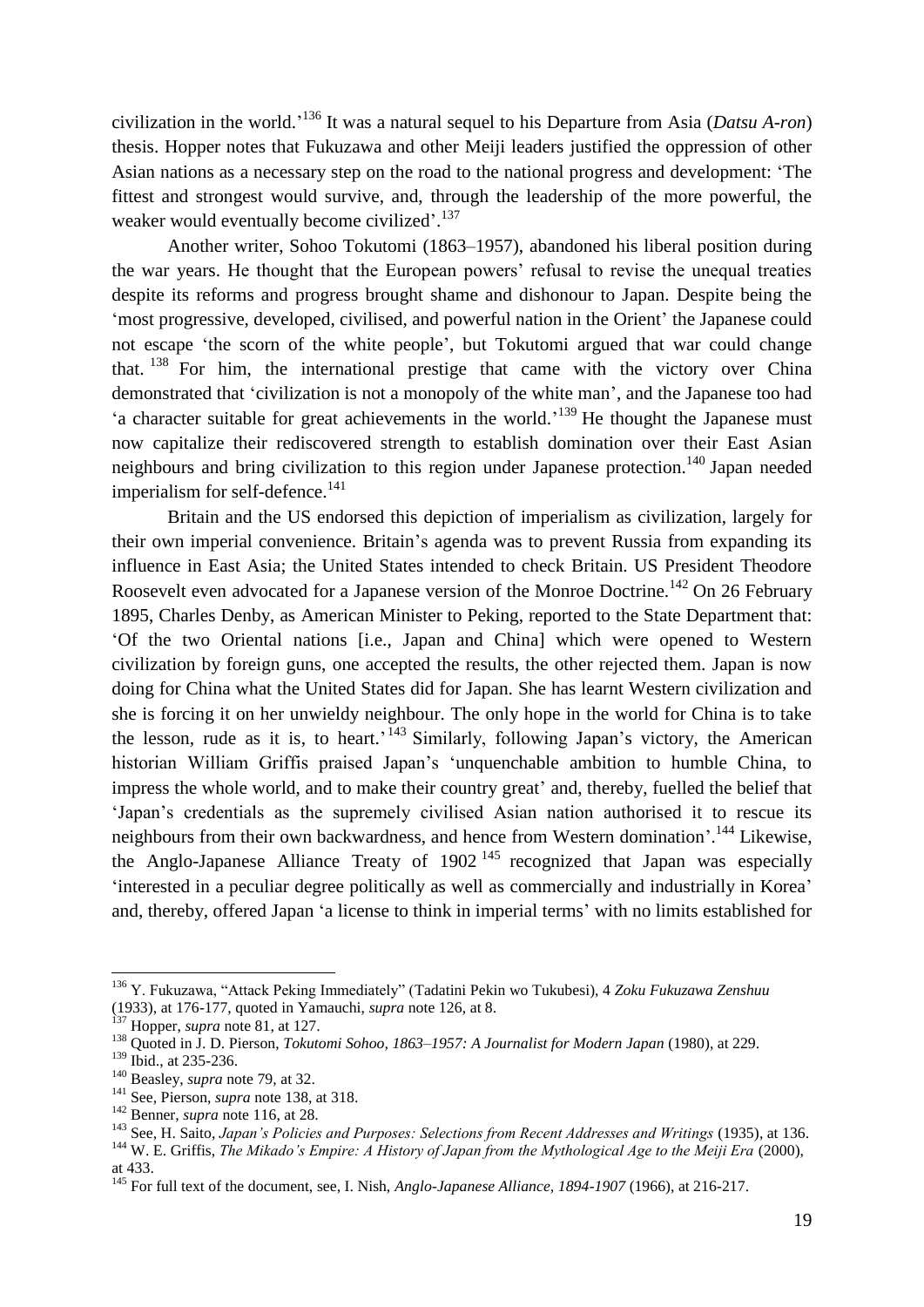imperial ambition.<sup>146</sup> With British protection, Japan was in a better position to deal with the Russian occupation of Manchuria in China. Following a full-scale war beginning in 1904, and ensuing mediation offered by the US President, Japan sealed its first-ever victory in a war against a European power in  $1905$ .<sup>147</sup>

Japanese scholar and art enthusiast Okakura Kakuzo (also known as Tenshin) (1863– 1913) also candidly depicted imperialism as civilization. His 1905 book *The Awakening of Japan*, written originally in English and published in London apparently for non-Japanese readers,<sup>148</sup> recorded his frustration that Japan's new constitutional government, educational system, reorganized military force and joining of the Geneva Convention, remodelled civil law code, and extensive commercial relations with the rest of the world were not enough to get the European powers to revise the obsolete treaties signed under the Tokugawa shogunate.<sup>149</sup> Depicting these treaties as a 'bitter drop' in a 'cup of happiness', he continued:

It was a hard task for us to convince the West that an Eastern nation could successfully assume the responsibilities of an enlightened people. It was not until our war with China in 1894–95 had revealed our military strength as well as our capacity to maintain a high standard of international morality that Europe consented to put an end to her extra-territorial jurisdiction in Japan. It is one of the painful lessons of history that civilization, in its progress, often climbs over the bodies of the slain.<sup>150</sup>

In his more popular *The Book of Tea*, published a year later, he maintained: 'He [the West] was wont to regard Japan as barbarous while she [the East] indulged in the gentle arts of peace: he calls her civilized since she began to commit wholesale slaughter on Manchurian battlefields.<sup>'151</sup> Similarly, writing in 1907 the politician and journalist Takekoshi Yosaburoo portrayed Japanese imperialism as a source of pride, a symbol of equality with the West, and a contribution to modern civilization: 'Western nations have long believed that on their shoulders alone rested the responsibility of colonizing the yet-unopened portions of the globe and extending to inhabitants the benefits of civilization; but now we Japanese, rising from the ocean in the extreme Orient, to take part in this great and glorious work.<sup>'152</sup>

International lawyers played an active role from the very beginning of this imperial project. When fifty-four shipwrecked Ryukyans were murdered by the Taiwanese in 1874, Japan sent an expedition force to attack Taiwan. China protested, demanding their immediate withdrawal, but Japan, on the advice of the French Professor Gustav E. Boissonade justified the expedition under the theory of occupation of *terra nullius*. Citing Vattel, Martens, Heffter, and Bluntschli, Japan argued that territorial sovereignty over land could be recognized only where the state claiming it effectively exercised governmental functions, and that eastern Taiwan, where the Ryukyuans were killed, was outside the Chinese jurisdiction. Hence, the Japanese occupation did not infringe Chinese sovereignty under international law. China eventually agreed in the Peking Agreement (1874) that Japan's enterprise was 'a just and rightful proceeding to protect her own subjects'.<sup>153</sup>

 $\overline{a}$ 

<sup>146</sup> Giffard, *supra* note 134, at 26.

<sup>147</sup> For a detailed account of diplomacy leading up to the Russo-Japanese War, see, Beasley, *supra* note 79, at 80-82.

<sup>148</sup> Saaler argues that Kakuzo's target audience were Indians. See, Saaler, *supra* note 45, at 5.

<sup>149</sup> O. Kakuzo, *The Awakening of Japan* (1905), at 179-181.

<sup>&</sup>lt;sup>150</sup> Ibid., at 182.

<sup>151</sup> O. Kakuzo, *The Book of Tea* (1964 [1906]), at 2-3.

<sup>152</sup> T. Yosaburoo, *Japanese Rule in Formosa*, trans. G. Braithwaite (1907), at vii.

<sup>153</sup> Kanae, *supra* note 31, at15. See also, Lam, *supra* note 65, at 33.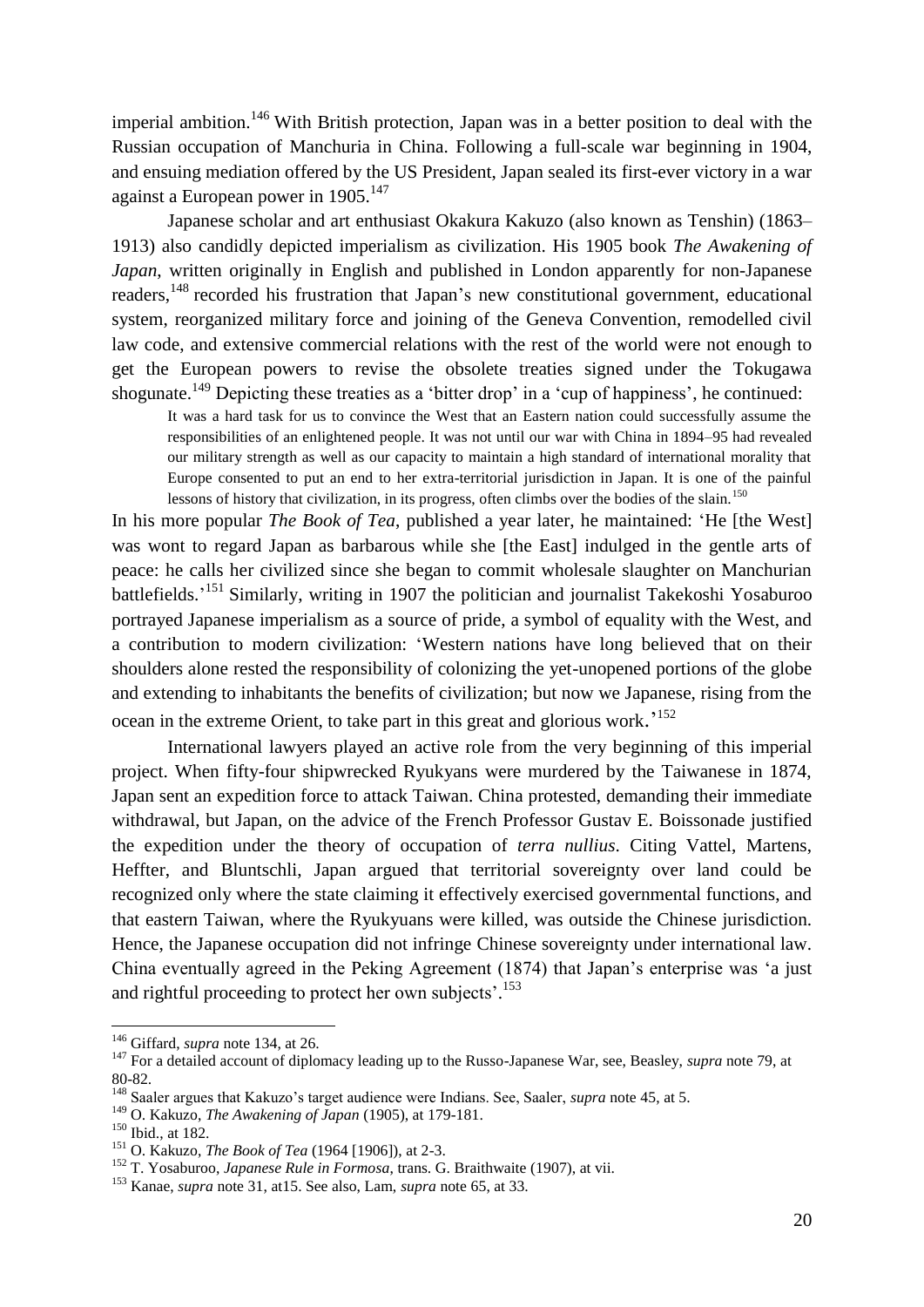Similarly, following the abolition of feudal clans in 1871, the Japanese imperial government placed the Ryukyu Islands – for centuries under the Sinocentric system a tributary state along with Japan – within the Kagoshima prefecture of Japan. The Ministry of Foreign Affairs took charge of foreign relations, including the conduct of treaties concluded between Ryukyu and other states, with Ryukyu continuing to send tributary missions to China.<sup>154</sup> In the aftermath of the Taiwan expedition, Ryukyan affairs were transferred to the Ministry of the Interior in 1875, and Japan prohibited Ryukyan missions to China. When the Ryukyan officials resisted this order, arguing that Ryukyans consider both China and Japan their parents, Japan's justification was the modern international law: 'We … must change our old appearance completely, and everything should now be in accordance with the reason of the universe and the law of nations. The status of Ryukyu which has been subordinate to two states at the same time must be changed according to that reason and that law."<sup>155</sup>

During wars with China and Russia, Japan had two legal advisors, Sakue Takahashi for the Navy and Nagao Ariga for the Army, both professors at the Naval Academy and elsewhere. Their mandate was to observe the law of war 'in the *samurai* spirit or according to the traditional spirit of brotherhood'.<sup>156</sup> Both later published monographs<sup>157</sup> demonstrating how Japan had incorporated European international law from the inception of its modernization and observed international law during the war, while China remained barbaric – killing non-combatants, destroying ships, offering a reward for the head of a Japanese general, engaging privateers to detain neutral merchant vessels, and killing prisoners, even sometimes hacking them to pieces.<sup>158</sup> Takahashi contrasted 'civilized' Japan with 'barbarous' China and concluded that Japan had the right of reprisal. <sup>159</sup> Likewise, Kanzo Uchimura depicted Japan's victory in the Russo-Japanese War as 'the upward progress of the human race' – free government, free religion, free education, and free commerce for 600,000,000 souls in Asia and, therefore, the war itself as a 'holy war'.<sup>160</sup> These imperial wars thus justified Japan's civilized position, as approved by European international lawyers<sup>161</sup> and proved by its seat at the Paris Peace Conference in 1919 as a Great Power.

## **5. CONCLUSION**

<sup>154</sup> Kanae, *supra* note 31, at 14-15.

<sup>&</sup>lt;sup>155</sup> Dai Nihon Gaiko Bunsho (Documents relating to the Foreign Relations of the Japanese Empire), vol. VIII, 327-8, quoted in ibid., at 15-6.

<sup>156</sup> Kuriyama, *supra* note 2, at 3.

<sup>157</sup> Takahashi joined Cambridge University and published *Cases on International Law during the Sino-Japanese War* (1899) and *International Law applied to the Russo-Japanese War with the Decisions of the Japanese Prize Court* (1908). Westlake wrote the introduction to his book on Sino-Japanese War and Holland contributed a preface. Ariga produced similar books in French: *Law guerre sino-japonaise au point de vue du droit international* (1896) and *La guerre russo-japonaise au point de vue du droit international* (1908). See ibid. For other scholarly works concerning the Russo-Japanese War, see, F. Ito, 'One Hundred Years of International Law Studies in Japan', 13 *The Japanese Annual of International Law* (1969), at 23.

<sup>158</sup> See, Yamauchi, *supra* note 126, at 13.

 $159$  Ibid.

<sup>160</sup> U. Kanzo, *Justification of the Corean War, Kokumin no Tomo* (A friend of the nation), vol. XXV (1894), at 116-123, quoted in Yamauchi, *supra* note 126, at 8.

<sup>161</sup> See, for example, J. Westlake, 'Introduction', in S. Takahashi, *Cases on International Law during the Chino-Japanese War* (1899), at xv-xvi; T. E. Holland, *Studies in International Law* (1898), at 114-115.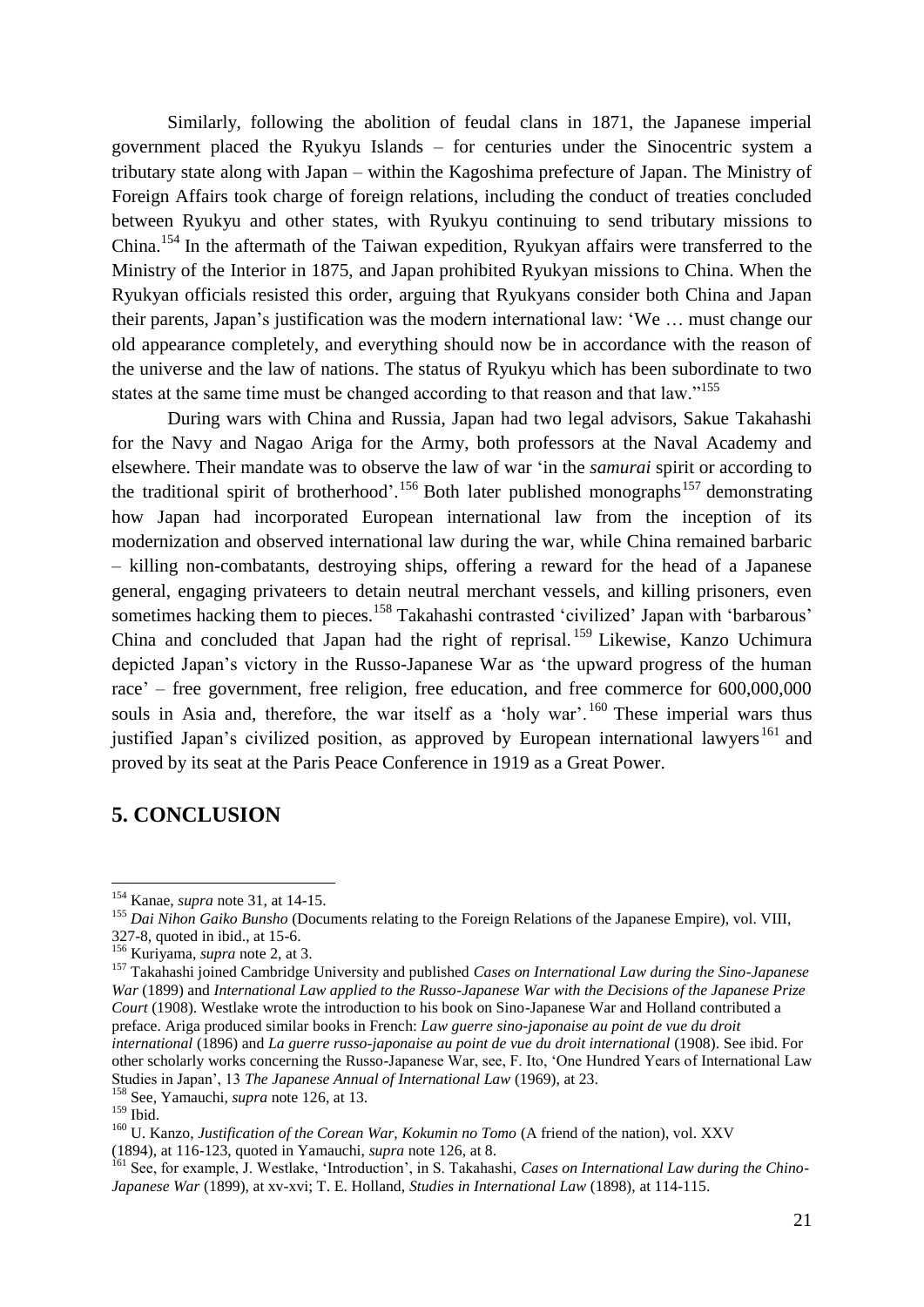Taken together, this story of Japan's engagement with the nineteenth-century European notion of the standard of civilization against the backdrop of its longstanding practice of dealing with dominant forces in the regional context help us better understand the ideological structure of Japan's engagement with European powers and also with its Asian neighbours. While Japan's engagement with the nineteenth-century European idea of the standard of civilization took various forms – from self-defence to imperialism – the pattern of this engagement makes better sense in the context of Japanese responses to the pre-existing hierarchical regional order of the Far East. As we have seen, as part of a hegemonic regional order based on cultural superiority, Japan historically deconstructed and reconstructed the meaning of that cultural superiority. Japan accepted the dominance of China in the Confucianism-oriented Sinocentric regional order since the time of its first recorded history. Nevertheless, by the seventeenth century, Japan not only challenged China's position as the centre of the universe but also gradually questioned the legitimacy of Confucianism, which was by then depicted as a foreign ideology. Japanese scholars developed their own nationalist logic of regional dominance based on the ancient Japanese Way of the Divine Kingdom and, with that, on the unbroken lineage of the Imperial family, to completely break with Chinese ideological hegemony. Also, faced with the emerging threat of European imperialism, early nineteenth-century scholars demonized Christianity and European civilization and advocated for a national-spirit (*kokutai*) by reinventing the ancient Way in line with National Learning.

It is against this historical backdrop that following the Meiji Restoration, Japanese intellectuals gave the European idea of the standard of civilization various new meanings, in line with Japan's military strength and political convenience. In Fukuzawa's writings, 'civilization' came to appear as a language of self-defence. He advocated for learning from Western civilization and setting it as the goal for Japan, but refrained from attributing any inherent value to it. He rather conceived of civilization within an instrumental framework of partisan, biased national interest: European civilization as the means of preserving independence, not as an end. The concept of civilization as self-defence morphed into the proposition that imperialism was civilization. What facilitated this shift was indeed the realization by the protagonists of Japanese modernization that their march towards civilization would not secure necessary recognition as a civilized nation from the West. This moment of frustration and uneasiness, often symbolized by the continuation of the unequal treaty regime despite Japan's wholehearted Westernization, triggered more active persuasion of Western-style imperialism against neighbouring states. The political and military elites in the late-nineteenth century Japan were indeed convinced that imperialism equated civilization. This policy of imperial pursuits saw fruition as the Western powers finally agreed to renegotiate unequal treaties – only after Japan secured victory in an imperial war against China.

In general, this contextualization of the nineteenth-century encounter between Europe and such an insular island-nation as Japan – within the framework of a pre-nineteenth century hierarchical regional order and the dynamic process of normative contestation therein – underscores the limits of Eurocentrism in international law scholarship. Recent efforts to acknowledge contributions of semi-peripheral elites to the development of international law since the mid-nineteenth century are therefore also limiting and do not fully break with